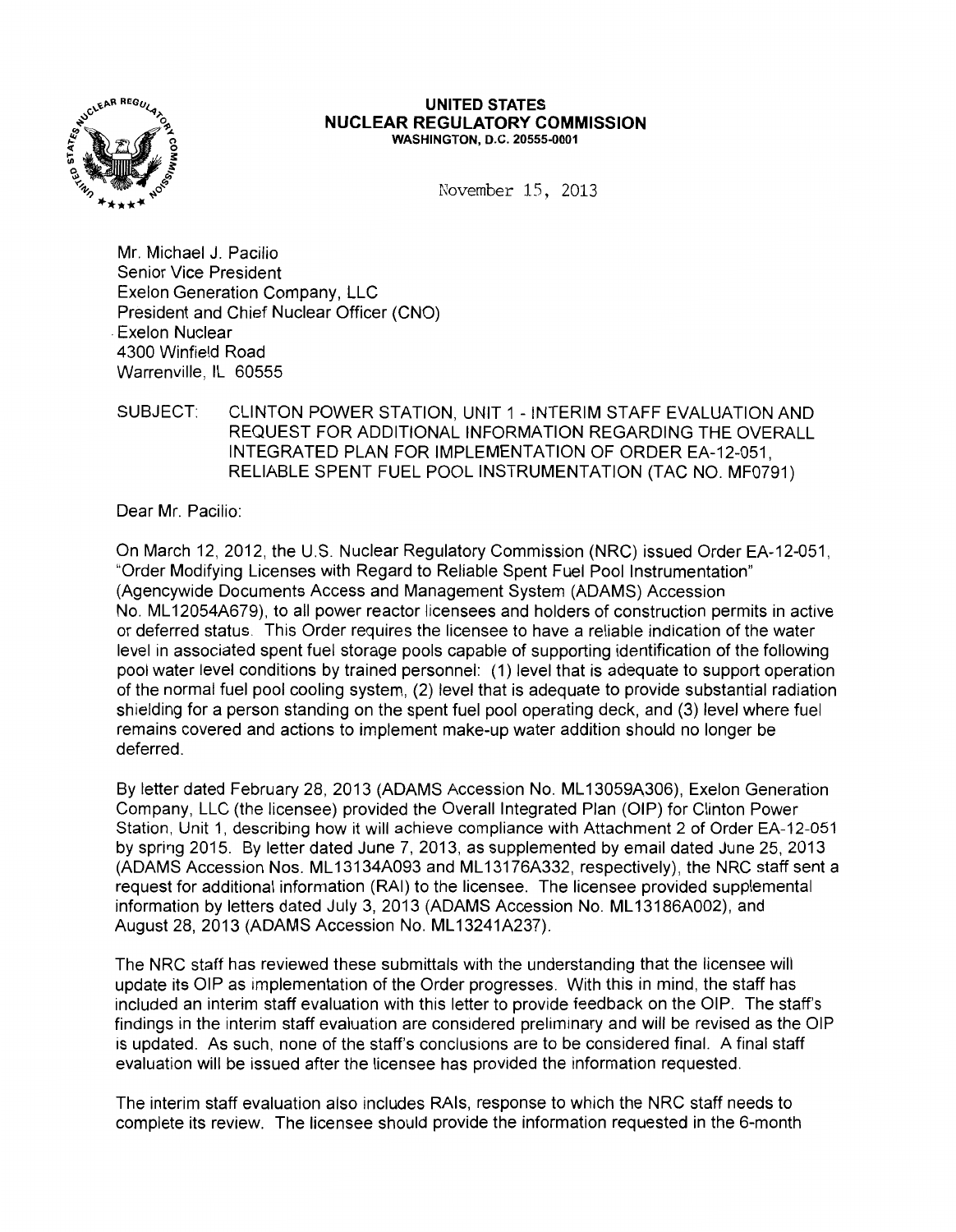M. Pacilio  $-2$ -

status updates, as the information becomes available. However, the staff requests that all information be provided by September 30, 2014, to ensure that any issues are resolved prior to the date by which the licensee must complete full implementation of Order EA-12-051. The licensee should adjust its schedule for providing information to ensure that all this information is provided by the requested date.

If you have any questions regarding this letter, please contact me at 301-415-1380 or via e-mail at Blake.Purnell@nrc.gov.

Sincerely,<br> $\Delta f_1$  /  $\Delta V$ 

Blake Purnell, Project Manager Plant Licensing Branch 111-2 Division of Operating Reactor Licensing Office of Nuclear Reactor Regulation

Docket No. 50-461

Enclosure: Interim Staff Evaluation and Request for Additional Information

cc w/encl: Distribution via Listserv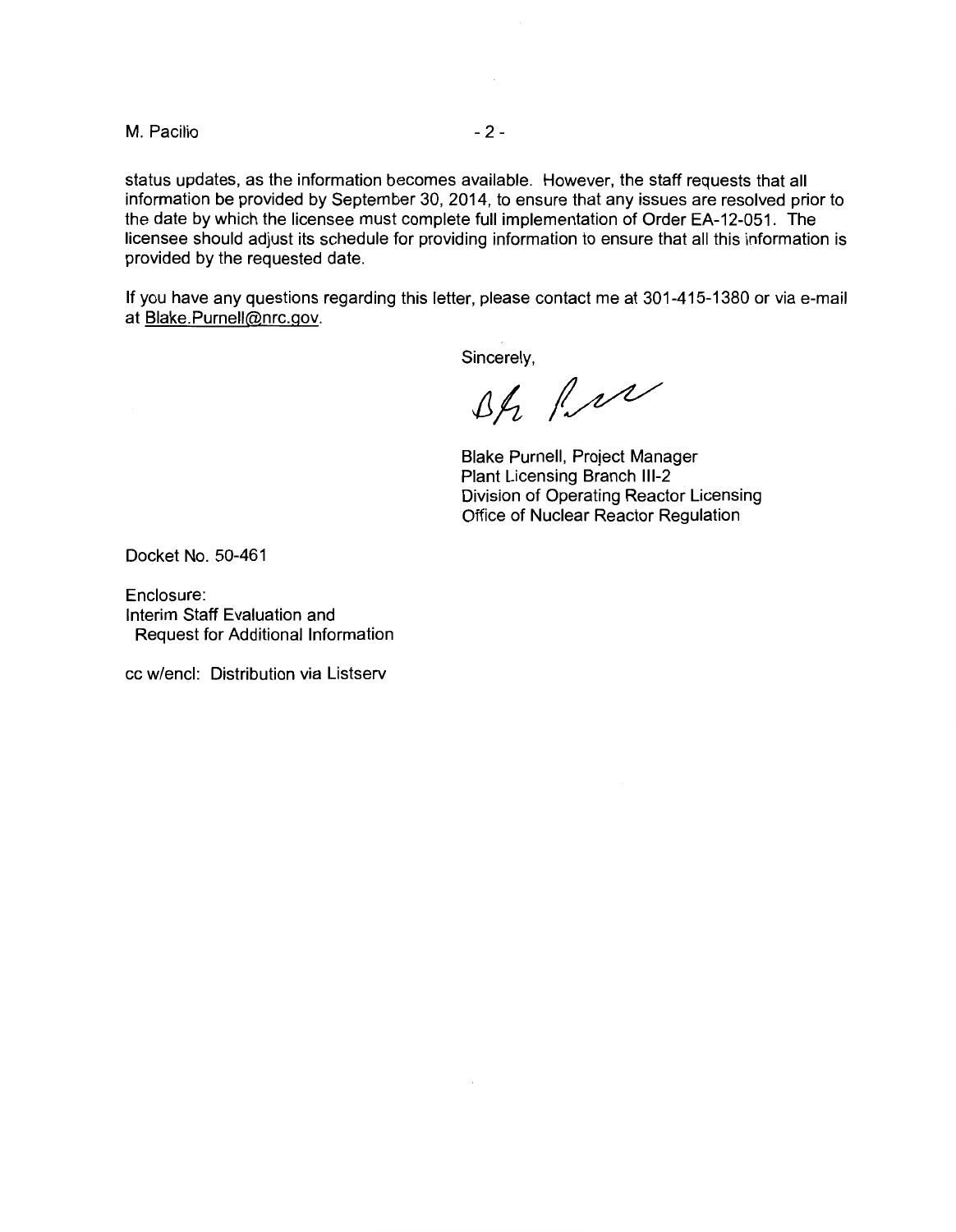

# **INTERIM STAFF EVALUATION AND REQUEST FOR ADDITIONAL INFORMATION BY THE OFFICE OF NUCLEAR REACTOR REGULATION RELATED TO THE OVERALL INTEGRATED PLAN IN RESPONSE TO ORDER EA-12-051, RELIABLE SPENT FUEL POOL INSTRUMENTATION EXELON GENERATION COMPANY, LLC CLINTON POWER STATION, UNIT 1 DOCKET NO. 50-461**

# **1.0 INTRODUCTION**

On March 12,2012, the U.S. Nuclear Regulatory Commission (NRC) issued Order EA-12-051, "Issuance of Order to Modify Licenses with Regard to Reliable Spent Fuel Pool [SFP] Instrumentation" (Agencywide Documents Access and Management System (ADAMS) Accession No. ML 12054A679), to all power reactor licensees and holders of construction permits in active or deferred status. This Order requires, in part, that all operating reactor sites have a reliable means of remotely monitoring wide-range SFP levels to support effective prioritization of event mitigation and recovery actions in the event of a beyond-design-basis (BDB) external event. The Order required all holders of operating licenses issued under Title 10 of the Code of Federal Regulations (10 CFR) Part 50, "Domestic Licensing of Production and Utilization Facilities," to submit to the NRC an Overall Integrated Plan (OIP) by February 28, 2013.

By letter dated February 28, 2013 (ADAMS Accession No. ML 13059A306), Exelon Generation Company, LLC {the licensee) provided the OIP for Clinton Power Station, Unit 1, describing how it will achieve compliance with Attachment 2 of Order EA-12-051 by spring 2015. By letter dated June 7, 2013, as supplemented by email dated June 25, 2013 (ADAMS Accession Nos. ML 13134A093 and ML 13176A332, respectively), the NRC staff sent a request for additional information (RAI) to the licensee. The licensee provided supplemental information by letters dated July 3, 2013 (ADAMS Accession No. ML 13186A002), and August 28, 2013 (ADAMS Accession No. ML13241A237).

# **2.0 REGULATORY EVALUATION**

Order EA-12-051 requires all holders of operating licenses issued under 10 CFR Part 50, notwithstanding the provisions of any NRC regulation or license to the contrary, to comply with the requirements described in Attachment 2 to the Order except to the extent that a more stringent requirement is set forth in the license. Licensees shall promptly start implementation of the requirements in Attachment 2 to the Order and shall complete full implementation no later than two refueling cycles after submittal of the OIP or December 31, 2016, whichever comes first.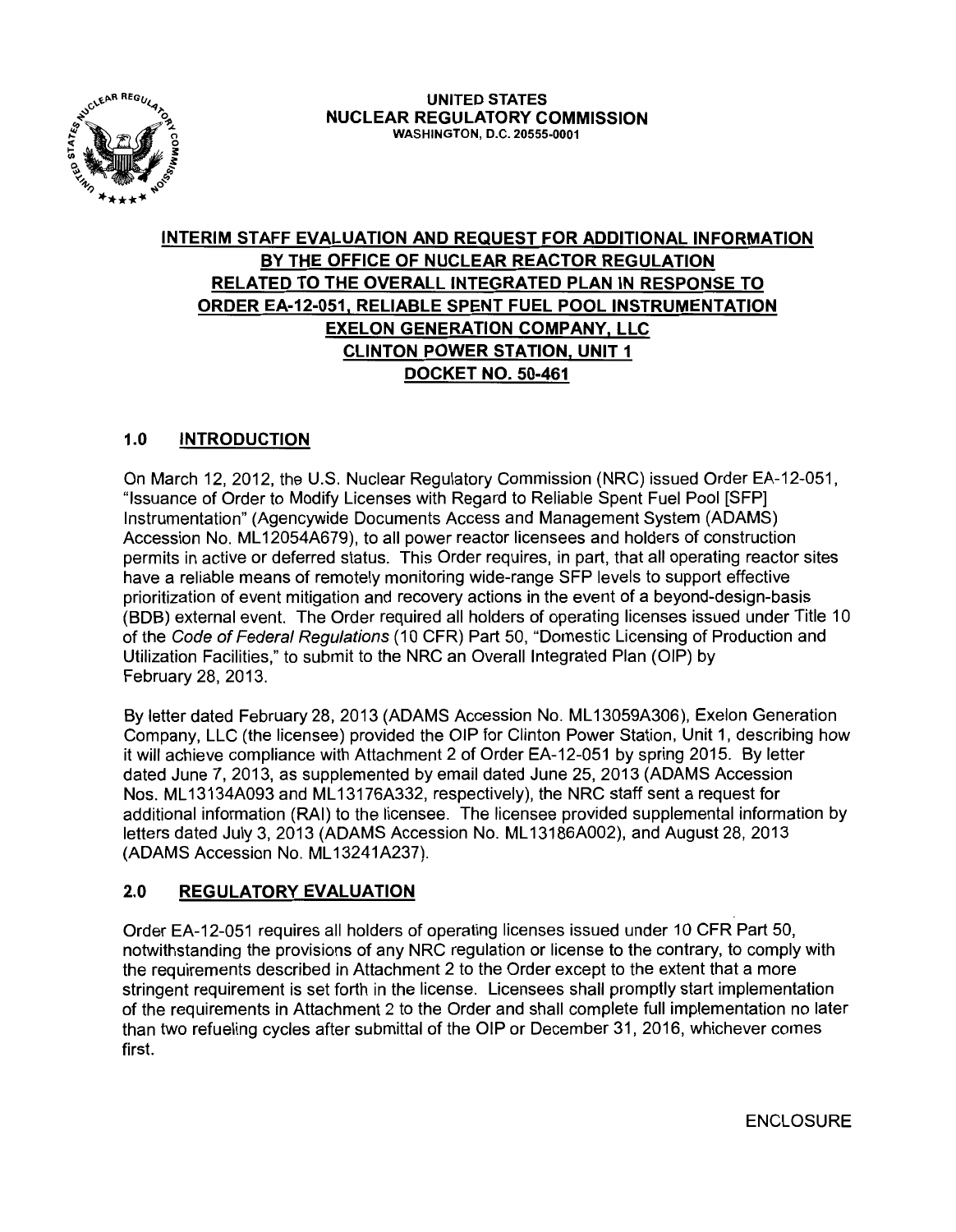Order EA-12-051 required the licensee, by February 28, 2013, to submit to the NRC an OIP, including a description of how compliance with the requirements described in Attachment 2 of the Order will be achieved.

Attachment 2 of Order EA-12-051 requires the licensee to have a reliable indication of the water level in associated spent fuel storage pools capable of supporting identification of the following pool water level conditions by trained personnel: (1) level that is adequate to support operation of the normal fuel pool cooling system, (2) level that is adequate to provide substantial radiation shielding for a person standing on the SFP operating deck, and (3) level where fuel remains covered and actions to implement make-up water addition should no longer be deferred.

Attachment 2 of Order EA-12-051, states that the SFP level instrumentation shall include the following design features:

- 1.1 Instruments: The instrumentation shall consist of a permanent, fixed primary instrument channel and a backup instrument channel. The backup instrument channel may be fixed or portable. Portable instruments shall have capabilities that enhance the ability of trained personnel to monitor spent fuel pool water level under conditions that restrict direct personnel access to the pool, such as partial structural damage, high radiation levels, or heat and humidity from a boiling pool.
- 1.2 Arrangement: The spent fuel pool level instrument channels shall be arranged in a manner that provides reasonable protection of the level indication function against missiles that may result from damage to the structure over the spent fuel pool. This protection may be provided by locating the primary instrument channel and fixed portions of the backup instrument channel, if applicable, to maintain instrument channel separation within the spent fuel pool area, and to utilize inherent shielding from missiles provided by existing recesses and corners in the spent fuel pool structure.
- 1.3 Mounting: Installed instrument channel equipment within the spent fuel pool shall be mounted to retain its design configuration during and following the maximum seismic ground motion considered in the design of the spent fuel pool structure.
- 1.4 Qualification: The primary and backup instrument channels shall be reliable at temperature, humidity, and radiation levels consistent with the spent fuel pool water at saturation conditions for an extended period. This reliability shall be established through use of an augmented quality assurance process (e.g., a process similar to that applied to the site fire protection program).
- 1.5 Independence: The primary instrument channel shall be independent of the backup instrument channel.
- 1.6 Power supplies: Permanently installed instrumentation channels shall each be powered by a separate power supply. Permanently installed and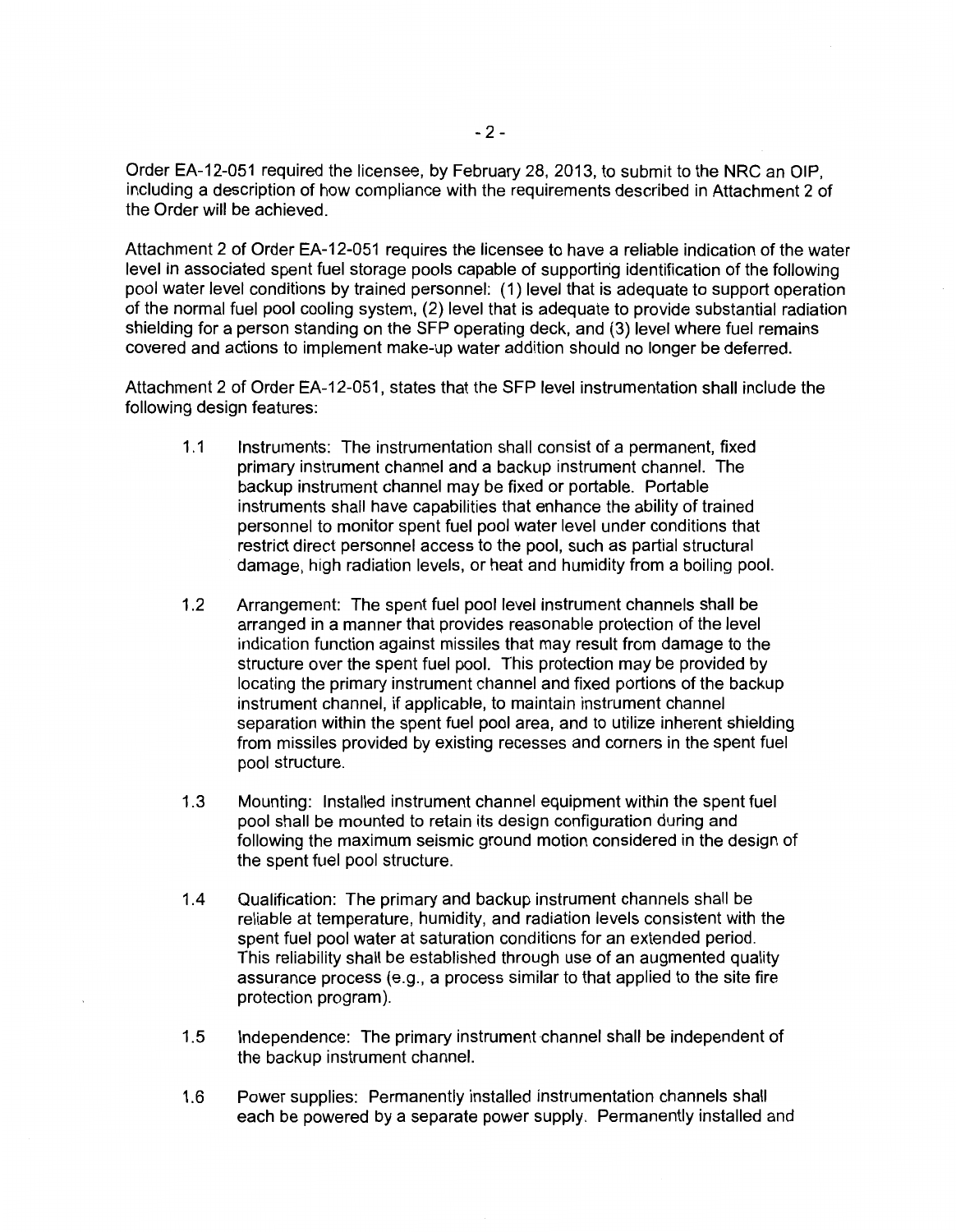portable instrumentation channels shall provide for power connections from sources independent of the plant [alternating current (ac)] and [direct current (de)] power distribution systems, such as portable generators or replaceable batteries. Onsite generators used as an alternate power source and replaceable batteries used for instrument channel power shall have sufficient capacity to maintain the level indication function until offsite resource availability is reasonably assured.

- 1.7 Accuracy: The instrument channels shall maintain their designed accuracy following a power interruption or change in power source without recalibration.
- 1.8 Testing: The instrument channel design shall provide for routine testing and calibration.
- 1.9 Display: Trained personnel shall be able to monitor the spent fuel pool water level from the control room, alternate shutdown panel, or other appropriate and accessible location. The display shall provide ondemand or continuous indication of spent fuel pool water level.

Attachment 2 of Order EA-12-051, states that the SFP instrumentation shall be maintained available and reliable through appropriate development and implementation of the following programs:

- 2.1 Training: Personnel shall be trained in the use and the provision of alternate power to the primary and backup instrument channels.
- 2.2 Procedures: Procedures shall be established and maintained for the testing, calibration, and use of the primary and backup spent fuel pool instrument channels.
- 2.3 Testing and Calibration: Processes shall be established and maintained for scheduling and implementing necessary testing and calibration of the primary and backup spent fuel pool level instrument channels to maintain the instrument channels at the design accuracy.

On August 29, 2012, the NRC issued an Interim Staff Guidance document (the ISG), JLD-ISG-2012-03, "Compliance with Order EA-12-051, Reliable Spent Fuel Pool Instrumentation" (ADAMS Accession No. ML 12221A339), to describe methods acceptable to the NRC staff for complying with Order EA-12-051. The ISG endorses, with exceptions and clarifications, the methods described in the Nuclear Energy Institute (NEI) guidance document NEI 12-02, Revision 1. "Industry Guidance for Compliance with NRC Order EA-12-051, 'To Modify Licenses with Regard to Reliable Spent Fuel Pool Instrumentation, "' dated August 2012 (ADAMS Accession No. ML 12240A307). Specifically, the ISG states:

The NRC staff considers that the methodologies and guidance in conformance with the guidelines provided in NEI 12-02, Revision 1, subject to the clarifications and exceptions in Attachment 1 to this ISG, are an acceptable means of meeting the requirements of Order EA-12-051.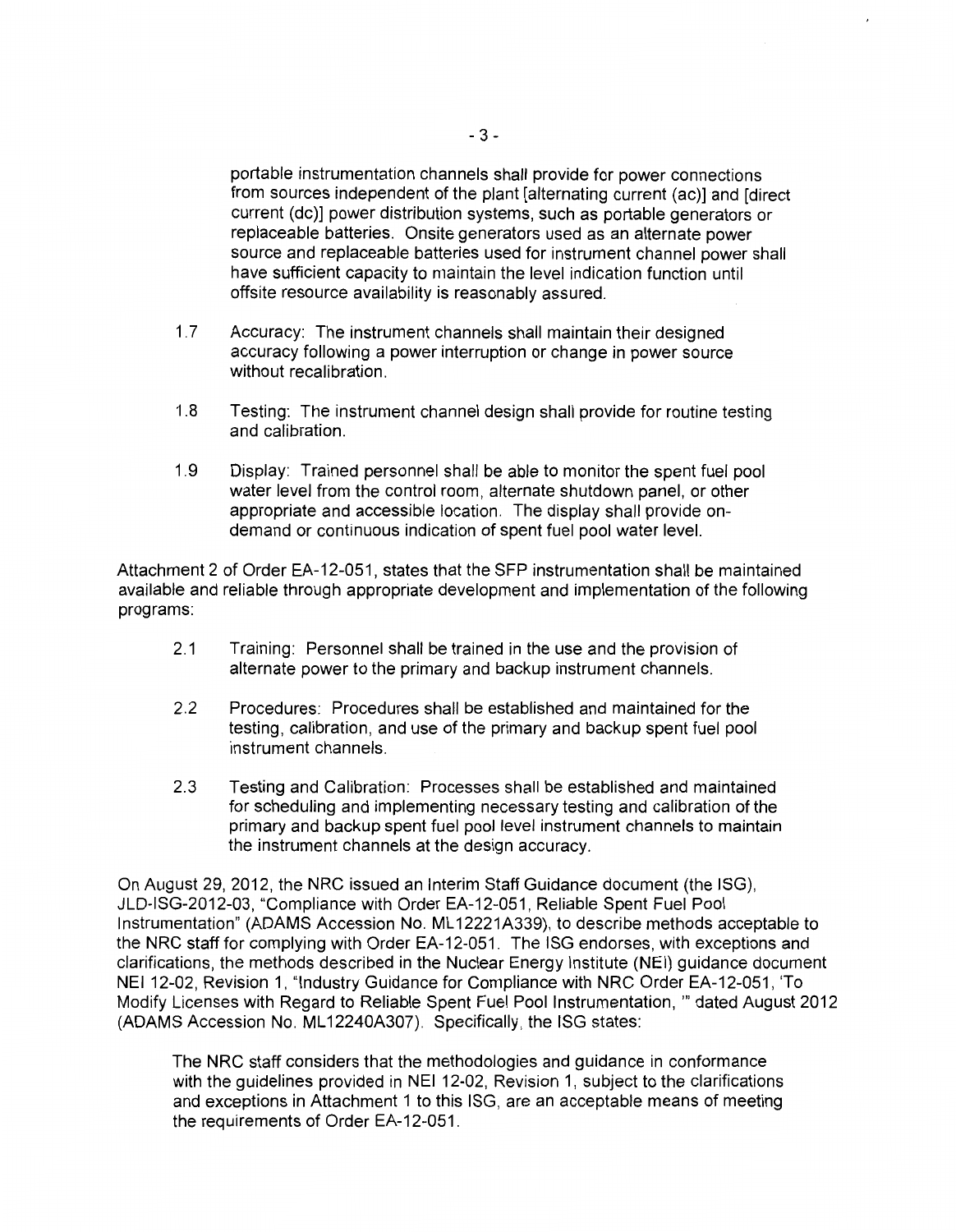# 3.0 **TECHNICAL EVALUATION**

#### 3.1 Background and Schedule

Clinton Power Station has an upper containment fuel storage pool located in the containment building and a SFP and fuel cask storage pool located in the fuel building. The licensee stated in its OIP that during normal, on-line operation irradiated fuel is only stored in the SFP and not in either the upper containment fuel storage pool or the fuel cask storage pool.

The OIP states that installation of the SFP level instrumentation for Clinton Power Station will be completed by the end of the second refueling outage following submittal of this integrated plan which is scheduled for spring 2015.

The NRC staff has reviewed the licensee's schedule for implementation of SFP level instrumentation provided in its OIP. If the licensee completes implementation in accordance with this schedule, it would appear to achieve compliance with Order EA-12-051 within two refueling cycles after submittal of the OIP and before December 31, 2016.

#### 3.2 Spent Fuel Pool Water Levels

Attachment 2 of Order EA-12-051 states, in part, that

All licensees identified in Attachment 1 to this Order shall have a reliable indication of the water level in associated spent fuel storage pools capable of supporting identification of the following pool water level conditions by trained personnel: (1) level that is adequate to support operation of the normal fuel pool cooling system [Level 1], (2) level that is adequate to provide substantial radiation shielding for a person standing on the spent fuel pool operating deck [Level 2], and (3) level where fuel remains covered and actions to implement make-up water addition should no longer be deferred [Level 3].

NEI 12-02 states, in part, that

Level 1 represents the HIGHER of the following two points:

- The level at which reliable suction loss occurs due to uncovering of the coolant inlet pipe, weir or vacuum breaker (depending on the design), or
- The level at which the water height, assuming saturated conditions, above the centerline of the cooling pump suction provides the required net positive suction head specified by the pump manufacturer or engineering analysis.

In its OIP, the licensee stated that Level 1 is the indicated level on either the primary or backup instrument channel of greater than 26 feet (ft.) 8<sup>1/4</sup> inches (in.) (elevation 754 ft.) above the top of the storage racks. The licensee stated that this elevation is based on the height of the SFP weir, demonstrating that this elevation is adequate for normal fuel pool cooling system operation.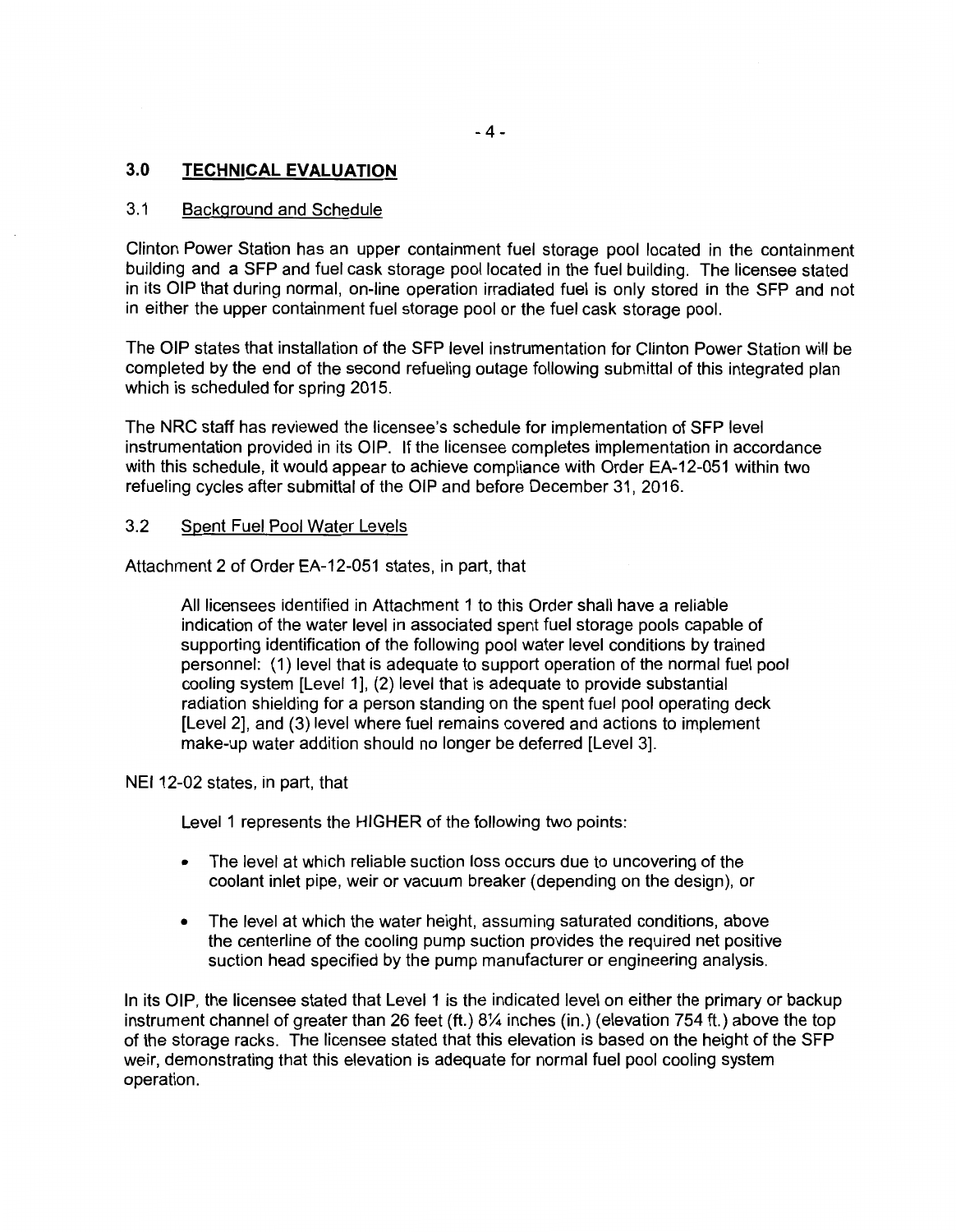In its letter dated July 3, 2013, the licensee stated, in part, that

The Spent Fuel Pool at Clinton Power Station has skimmers and scuppers located at the [754 ft.] elevation that water must flow into. From there the water is routed to surge tanks from which the Fuel Pool Cooling and Cleanup (FC) pumps draw suction. The suction trip is at an approximate [720.75 ft.] elevation. Thus the [754 ft.] elevation reflects the higher of the two points noted in NEI 12-02, Section 2.3.1

The NRC staff notes that Level 1 at plant elevation 754ft. is adequate for normal SFP cooling system operation and it is also adequate to ensure the required fuel pool cooling pump net positive suction head. The staff also notes that this level represents the higher of the two points described in NEI 12-02 for Level 1.

NEI 12-02 states, in part, that

Level 2 represents the range of water level where any necessary operations in the vicinity of the spent fuel pool can be completed without significant dose consequences from direct gamma radiation from the stored spent fuel. Level 2 is based on either of the following:

- $\bullet$  10 feet ( $+/-$  1 foot) above the highest point of any fuel rack seated in the spent fuel pools, or
- a designated level that provides adequate radiation shielding to maintain personnel radiological dose levels within acceptable limits while performing local operations in the vicinity of the pool. This level shall be based on either plant-specific or appropriate generic shielding calculations, considering the emergency conditions that may apply at the time and the scope of necessary local operations, including installation of portable SFP instrument channel components.

In its OIP, the licensee stated that Level 2 is the indicated level on either the primary or backup instrument channel of greater than 10 ft. (elevation 737.31 ft.) above the top of the storage racks.

In its letter dated July 3, 2013, the licensee provided a sketch showing the approximate location of the elevations identified as Levels 1, 2, and 3, and the top of the tallest fuel storage rack. The NRC staff notes that the sketch shows Level 2 is more than 10ft. above the top of the fuel racks. The staff also notes that the licensee designated Level 2 using the first of the two options described in NEI 12-02 for Level 2.

NEI 12-02 states, in part, that

Level 3 corresponds nominally (i.e., +/- 1 foot) to the highest point of any fuel rack seated in the spent fuel pool. Level 3 is defined in this manner to provide the maximum range of information to operators, decision makers and emergency response personnel.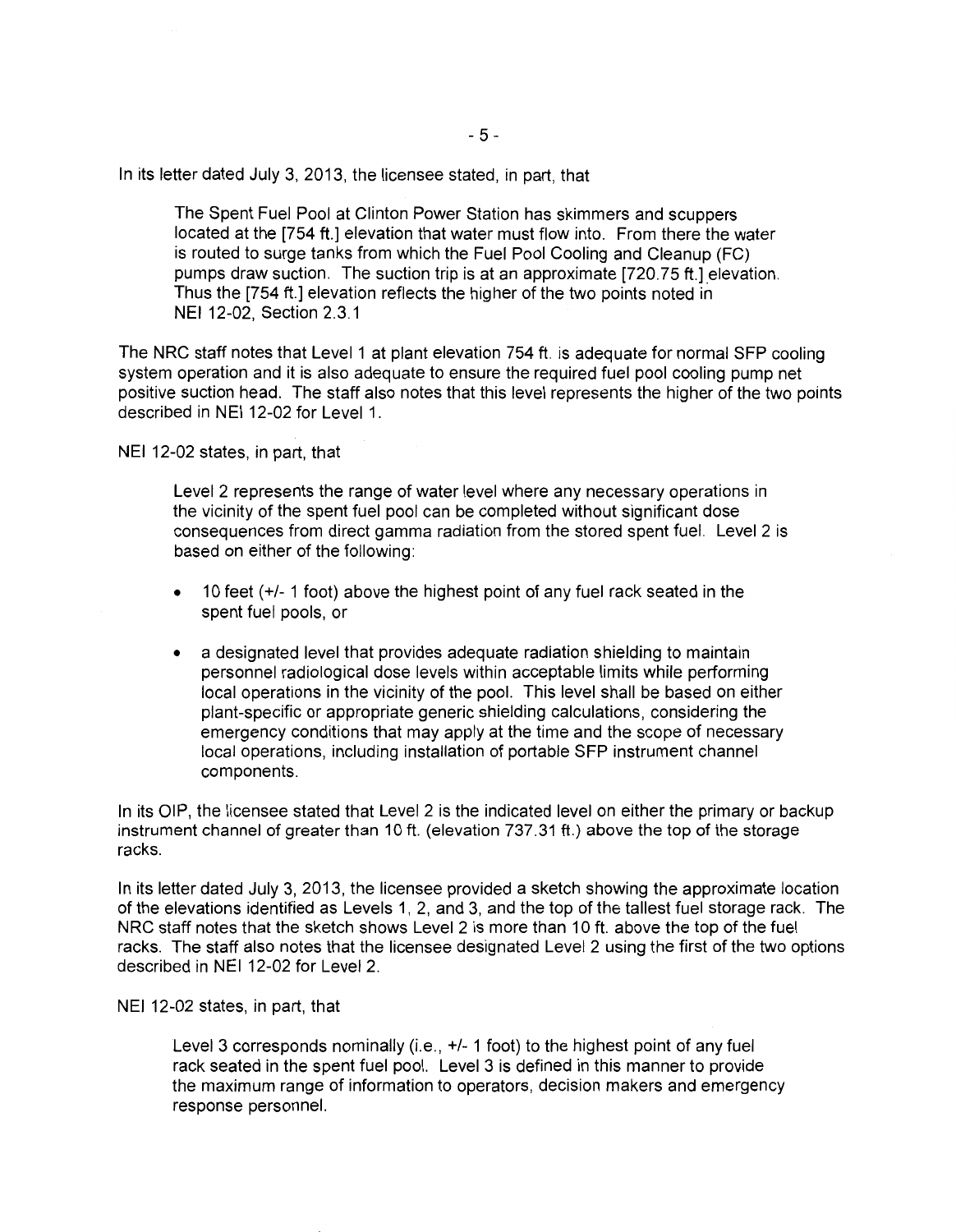In its OIP, the licensee stated that Level 3 is the indicated level on either the primary or backup instrument channel of greater that 0 ft. (elevation 727.31 ft.) above the top of the storage racks.

In its letter dated July 3, 2013, the licensee provided a sketch showing the approximate location the elevations identified as Levels 1, 2, and 3, and the top of the tallest fuel storage rack. The NRC staff notes that the sketch shows that Level 3 is above the highest point of any spent fuel storage rack seated in the SFP.

The licensee's proposed plan, with respect to identification of Levels 1, 2, and 3, appears to be consistent with NEI 12-02, as endorsed by the ISG.

#### 3.3 Design Features: Instruments

Attachment 2 of Order EA-12-051, states, in part, that

The instrumentation shall consist of a permanent, fixed primary instrument channel and a backup instrument channel. The backup instrument channel may be fixed or portable. Portable instruments shall have capabilities that enhance the ability of trained personnel to monitor spent fuel pool water level under conditions that restrict direct personnel access to the pool, such as partial structural damage, high radiation levels, or heat and humidity from a boiling pool.

#### NEI 12-02 states, in part, that

A spent fuel pool level instrument channel is considered reliable when the instrument channel satisfies the design elements listed in Section 3 [Instrumentation Design Features] of this guidance and the plant operator has fully implemented the programmatic features listed in Section 4 [Program Features].

In its OiP, the licensee stated that the primary and backup instrument channel level sensing components will be located and permanently mounted in the SFP. Both instrument channels would monitor the SFP water level continuously over a minimum range of approximately 26.86 ft. from the high pool level elevation of 754.17 ft. to the top of the spent fuel racks at elevation 727.31 ft.

The NRC staff notes that the monitoring range specified for the instrumentation will cover Levels 1, 2, and 3 as described in Section 3.2 above. The licensee's proposed plan with respect to the number of channels and the range of the instrumentation for its SFP appears to be consistent with NEI 12-02, as endorsed by the ISG.

#### 3.4 Design Features: Arrangement

Attachment 2 of Order EA-12-051, states, in part, that

The spent fuel pool level instrument channels shall be arranged in a manner that provides reasonable protection of the level indication function against missiles that may result from damage to the structure over the spent fuel pool. This protection may be provided by locating the primary instrument channel and the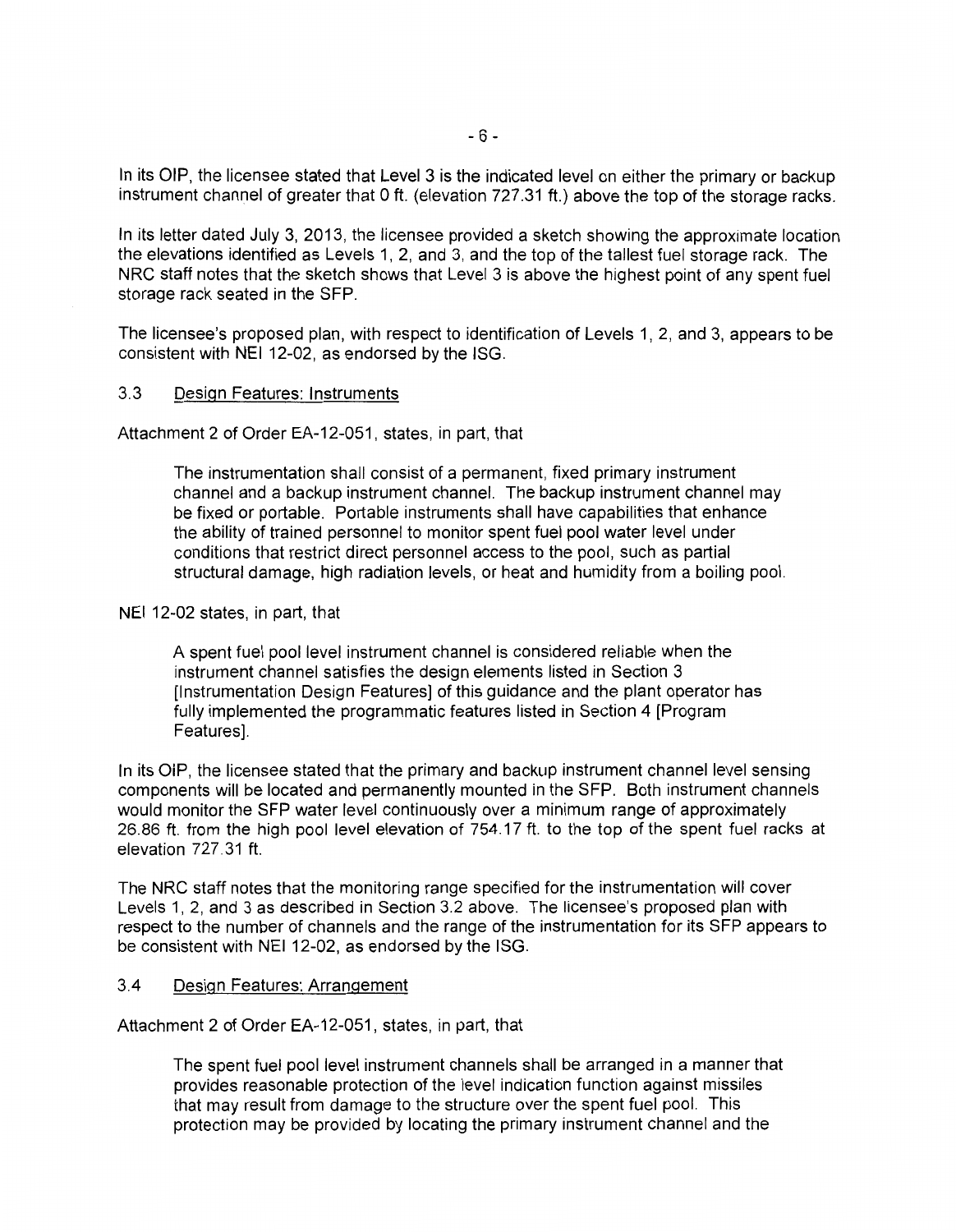fixed portions of the backup instrument channel, if applicable, to maintain instrument channel separation within the spent fuel pool area, and to utilize inherent shielding from missiles provided by existing recesses and corners in the spent fuel pool structure.

NEI 12-02 states, in part, that

The intent of the arrangement requirement is to specify reasonable separation and missile protection requirements for permanently installed instrumentation used to meet this order. Although additional missile barriers are not required to be installed, separation and shielding can help minimize the probability that damage due to an explosion or extreme natural phenomena (e.g., falling or winddriven missiles) will render fixed channels of SFP instrumentation unavailable. Installation of the SFP instrument channels shall be consistent with the plantspecific SFP design requirements and should not impair normal SFP function.

Channel separation should be maintained by locating the installed sensors in different places in the SFP area.

In its OIP, the licensee stated, in part, that

The current proposed plan is to install SFP level sensors in the southwest corner and on the east side of the SFP separated in excess of 20 feet. The sensors themselves will be mounted, to the extent practical, near the pool walls and below the pool curb to minimize their exposure to damaging debris and not interfere with SFP activities. Instrument channel electronics and power supplies will be located in seismic and missile protected areas either below the SFP operating floor or in buildings other than the Fuel Building. The areas to be selected will provide suitable radiation shielding and environmental conditions for the equipment consistent with instrument manufacturer's recommendations. Equipment and cabling for power supplies and indication for each channel will be separated equivalent to that provided for redundant safety related services.

By letter dated June 7, 2013, the NRC staff requested additional information regarding instrument channel arrangement (RAI-2). The NRC staff notes that the information regarding final sensor locations and cable routings for the SFP instrumentation has not been provided. In its letter dated July 3, 2013, the licensee indicated that the requested information was not yet available, but it will be provided with the August 2014, 6-month status report. The staff has identified this request as:

#### **RAI #1**

**Please provide a clearly labeled sketch or marked-up plant drawing of the plan view of the SFP area, depicting the SFP inside dimensions, the planned locations/placement of the primary and back-up SFP level sensor, and the proposed routing of the cables that will extend from these sensors toward the location of the read-out/display device.** 

(This information was previously requested as RAI-2 in the NRC letter dated June 7, 2013)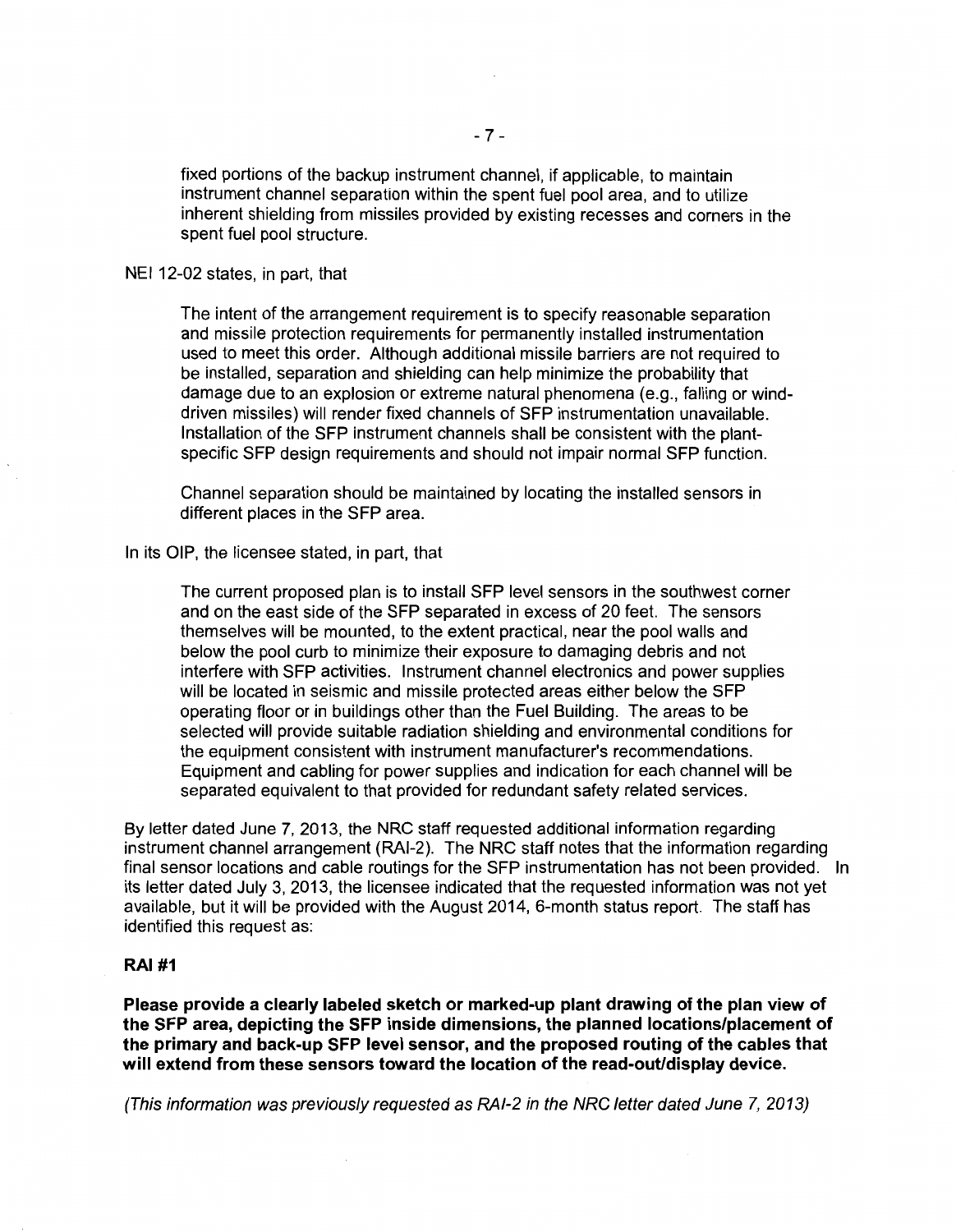3.5 Design Features: Mounting

Attachment 2 of Order EA-12-051 states, in part, that

Installed instrument channel equipment within the spent fuel pool shall be mounted to retain its design configuration during and following the maximum seismic ground motion considered in the design of the spent fuel pool structure.

NEI 12-02 states, in part, that

The mounting shall be designed to be consistent with the highest seismic or safety classification of the SFP. An evaluation of other hardware stored in the SFP shall be conducted to ensure it will not create adverse interaction with the fixed instrument location(s).

The basis for the seismic design for mountings in the SFP shall be the plant seismic design basis at the time of submittal of the Integrated Plan for implementing NRC Order EA-12-051.

In its OIP, the licensee stated, in part, that

Design of the mounting of the sensors in the SFP shall be consistent with the seismic Class I criteria. Installed equipment will be verified to be seismically adequate for the seismic motions associated with the maximum seismic ground motion considered in the design of the plant area in which it is installed.

By letter dated June 7, 2013, the NRC staff requested additional information regarding instrument channel mounting (RAI-3). In its letter dated July 3, 2013, the licensee indicated that the requested information was not yet available, but it will be provided with the August 2014, 6-month status report. The staff has identified this request as:

### RAI#2

Provide the following:

- a) The design criteria that will be used to estimate the total loading on the mounting device(s), including static weight loads and dynamic loads. Describe the methodology that will be used to estimate the total loading, inclusive of design-basis maximum seismic loads and the hydrodynamic loads that could result from pool sloshing or other effects that could accompany such seismic forces.
- b) A description of the manner in which the level sensor (and stilling well, if appropriate) will be attached to the refueling floor and/or other support structures for each planned point of attachment of the probe assembly. Indicate in a schematic the portions of the level sensor that will serve as points of attachment for mechanical/mounting or electrical connections.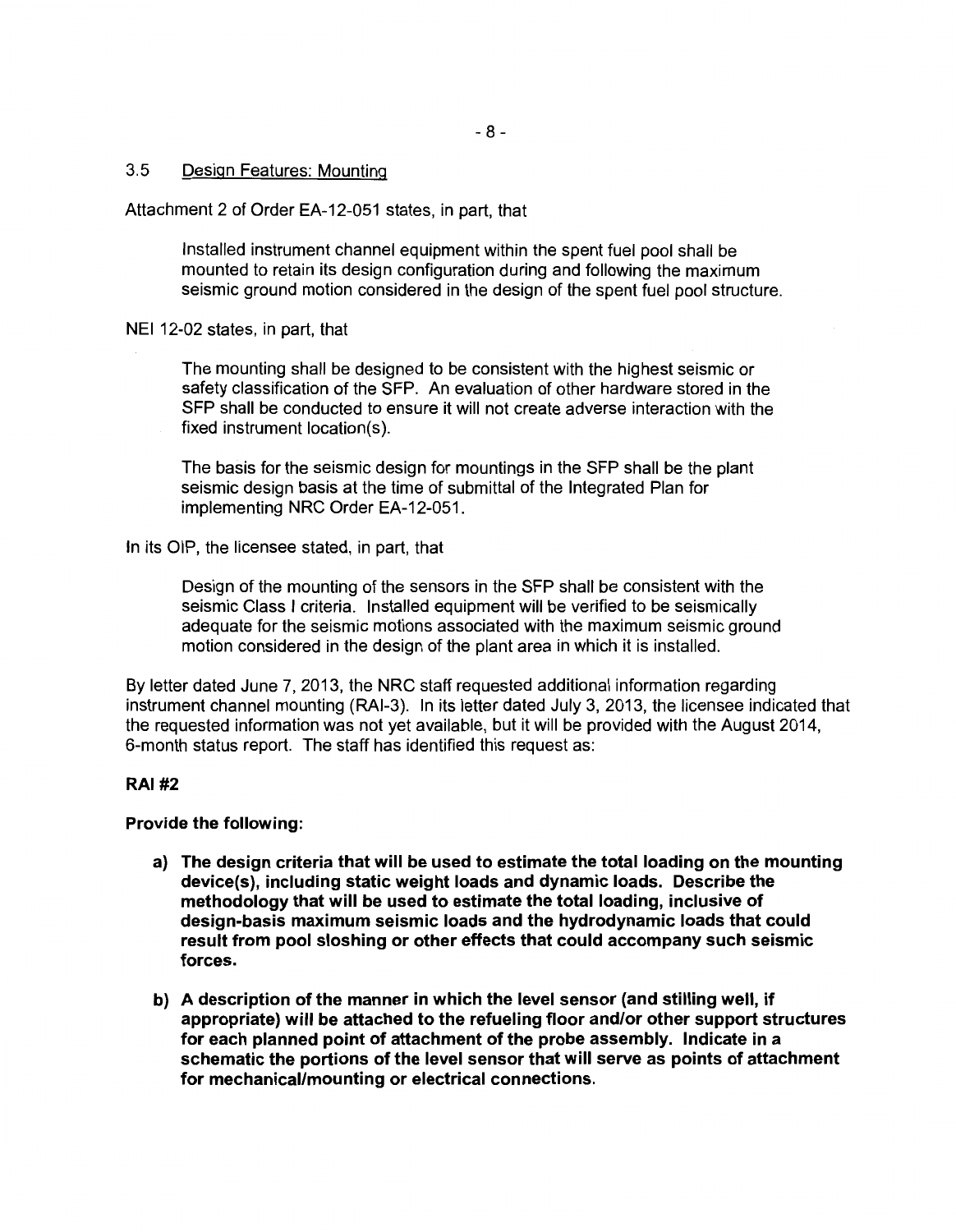## **c) A description of the manner by which the mechanical connections will attach the level instrument to permanent SFP structures so as to support the level sensor assembly.**

(This information was previously requested as RA/-3 in the NRC letter dated June 7, 2013)

In addition, the NRC staff plans to verify the results of the licensee's seismic testing and analysis when it is completed. The staff has identified these requests as:

# **RAI#3**

**For RAI 2(a) above, please provide the analyses used to verify the design criteria and methodology for seismic testing of the SFP instrumentation and the electronics units, including design-basis maximum seismic loads and the hydrodynamic loads that could result from pool sloshing or other effects that could accompany such seismic forces.** 

# **RAI#4**

**For each of the mounting attachments required to attach SFP level equipment to plant structures, please describe the design inputs and the methodology that was used to qualify the structural integrity of the affected structures/equipment.** 

3.6 Design Features: Qualification

Attachment 2 of Order EA-12-051 states, in part, that

The primary and backup instrument channels shall be reliable at temperature, humidity, and radiation levels consistent with the spent fuel pool water at saturation conditions for an extended period. This reliability shall be established through use of an augmented quality assurance process (e.g. a process similar to that applied to the site fire protection program).

NEI 12-02 states, in part, that

The instrument channel reliability shall be demonstrated via an appropriate combination of design, analyses, operating experience, and/or testing of channel components for the following sets of parameters, as described in the paragraphs below:

- conditions in the area of instrument channel component use for all instrument components,
- effects of shock and vibration on instrument channel components used during any applicable event for only installed components, and
- seismic effects on instrument channel components used during and following a potential seismic event for only installed components ...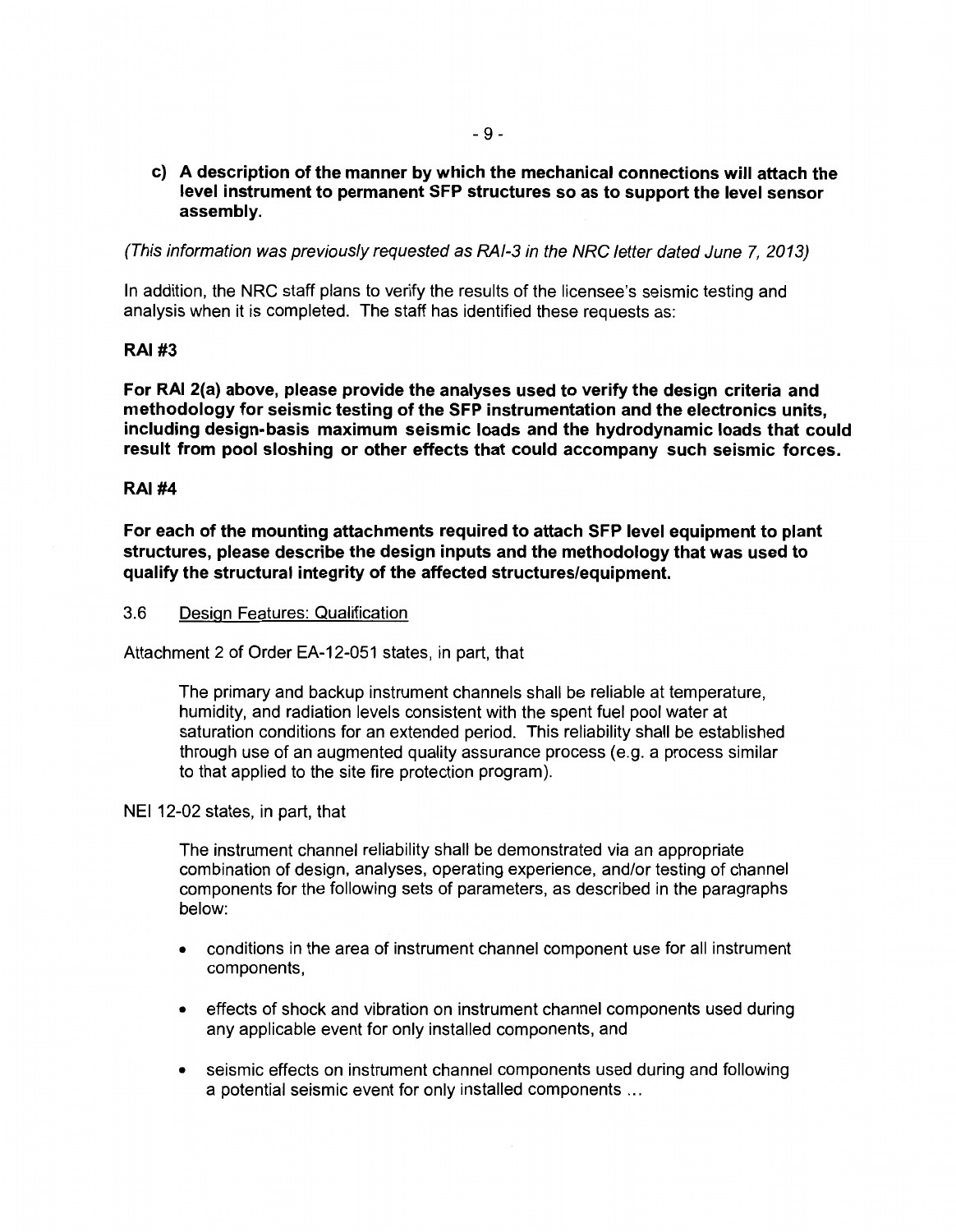The NRC staff assessment of the instrument qualification is discussed in the following subsections below: (3.6.1) Augmented Quality Process and (3.6.2) Qualification and Reliability.

#### 3.6.1 Augmented Quality Process

Appendix A-1 of the guidance in NEI 12-02 describes a quality assurance process for nonsafety systems and equipment that is not already covered by existing quality assurance requirements. Within the ISG, the NRC staff found the use of this quality assurance process to be an acceptable means of meeting the augmented quality requirements of Order EA-12-051.

In its OIP, the licensee stated, in part, that

Reliability will be established through the use of an augmented quality assurance process (e.g., a process similar to that applied to the site fire protection program).

The licensee's proposed augmented quality assurance process appears to be consistent with NEI 12-02, as endorsed by the ISG.

- 3.6.2 Qualification and Reliability
- NEI 12-02 states, in part, that

The temperature, humidity and radiation levels consistent with conditions in the vicinity of the [SFP] and the area of use considering normal operational, event and post-event conditions for no fewer than seven days post-event or until offsite resources can be deployed by the mitigating strategies resulting from Order EA-12-049 should be considered. Examples of post-event (beyond-designbasis) conditions to be considered are:

- radiological conditions for a normal refueling quantity of freshly discharged ( 100 hours) fuel with the SFP water level 3 as described in this order,
- temperatures of 212 degrees F and 100% relative humidity environment,
- boiling water and/or steam environment
- a concentrated borated water environment ...

In its OIP, the licensee stated, consistent with NEI 12-02, in part, that

Temperature, humidity and radiation levels consistent with the conditions in the vicinity of the SFP and the area of use considering normal operation, event and post-event conditions for no fewer than seven days post-event or until off-site resources can be deployed by the mitigating strategies resulting from Order EA-12-049 (FLEX) (Reference 4) will be addressed in the detailed design engineering phase of the project. Examples of post-event (beyond-design-basis) conditions to be considered are: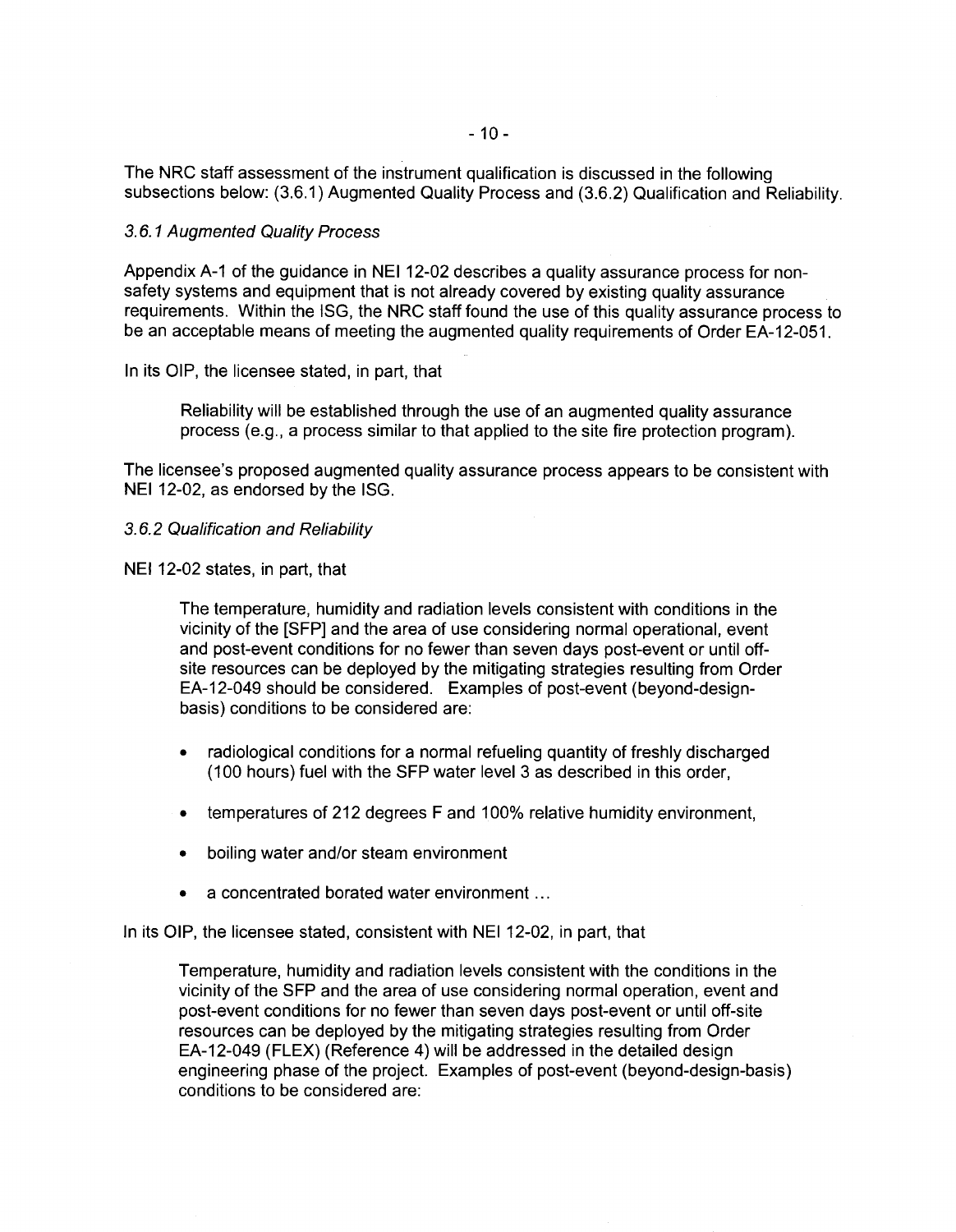- radiological conditions for a normal refueling quantity of freshly discharged (1 00 hours) fuel with the SFP water level 3 as described in Order EA-12-051,
- temperatures of 212 degrees F and 100% relative humidity environment,
- boiling water and/or steam environment ...

By letter dated June 7, 2013, the NRC staff requested additional information regarding instrument channel qualification (RAI-4 ). In its letter dated July 3, 2013, the licensee indicated that the requested information was not yet available, but it will be provided with the August 2014, 6-month status report. The staff has identified this request as:

# RAI#S

Please provide the following:

- a) A description of the specific method or combination of methods you intend to apply to demonstrate the reliability of the permanently installed equipment under BOB ambient temperature, humidity, shock, vibration, and radiation conditions.
- b) A description of the testing and/or analyses that will be conducted to provide assurance that the equipment will perform reliably under the worst-case credible design-basis loading at the location where the equipment will be mounted. Include a discussion of this seismic reliability demonstration as it applies to (a) the level sensor mounted in the SFP area, and (b) any control boxes, electronics, or readout and re-transmitting devices that will be employed to convey the level information from the level sensor to the plant operators or emergency responders.
- c) A description of the specific method or combination of methods that will be used to confirm the reliability of the permanently installed equipment during and following seismic conditions to maintain its required accuracy.

(This information was previously requested as RAI-4 in the NRC letter dated June 7, 2013)

In addition, the NRC staff plans to verify the results of the licensee's testing and analysis used to demonstrate the qualification and reliability of the installed equipment when it is completed. The staff has identified this request as:

### RAI#6

For RAI #5 above, please provide the results for the selected methods, tests and analyses used to demonstrate the qualification and reliability of the installed equipment in accordance with the Order requirements.

### 3.6.3 Qualification Evaluation Summary

Upon acceptable resolution of the RAis in Section 3.6, the NRC staff will be able to make a conclusion regarding the instrument qualification.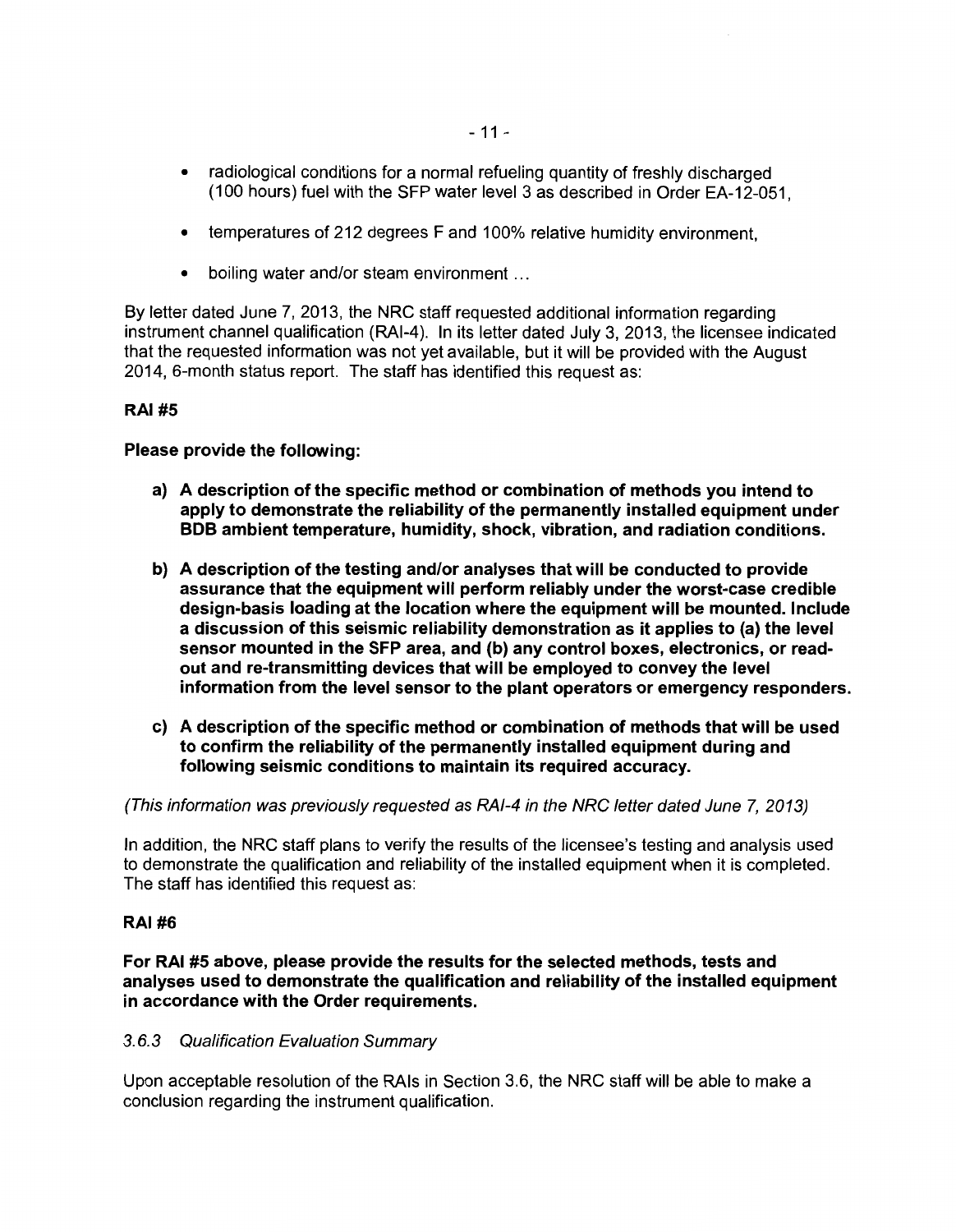### 3.7 Design Features: Independence

Attachment 2 of Order EA-12-051 states, in part, that

The primary instrument channel shall be independent of the backup instrument channel.

NEI 12-02 states, in part, that

Independence of permanently installed instrumentation, and primary and backup channels, is obtained by physical and power separation commensurate with the hazard and electrical isolation needs. If plant AC or DC power sources are used then the power sources shall be from different buses and preferably different divisions/channels depending on available sources of power.

In its OIP, the licensee stated that the primary instrument channel will be independent of the backup instrument channel and that independence will be achieved through physical and electrical separation of each channel's components commensurate with hazard and electrical isolation needs.

By letter dated June 7, 2013, the NRC staff requested additional information regarding instrument channel independence (RAI-5). In its letter dated July 3, 2013, the licensee indicated that the requested information was not yet available, but it will be provided with the August 2014, 6-month status report. The staff has identified this request as:

# **RAI#7**

### **Please provide the following:**

- **a) A description of how the two channels of the proposed level measurement system meet this requirement so that the potential for a common cause event to adversely affect both channels is minimized to the extent practicable.**
- **b) Further information on how each level measurement system, consisting of level sensor electronics, cabling, and readout devices will be designed and installed to address independence through the application and selection of independent power sources, the use of physical and spatial separation, independence of signals sent to the location(s) of the readout devices, and the independence of the displays.**

(This information was previously requested as RAI-5 in the NRC letter dated June 7, 2013)

### 3.8 Design Features: Power Supplies

Attachment 2 of Order EA-12-051, states, in part, that

Permanently installed instrumentation channels shall each be powered by a separate power supply. Permanently installed and portable instrumentation channels shall provide for power connections from sources independent of the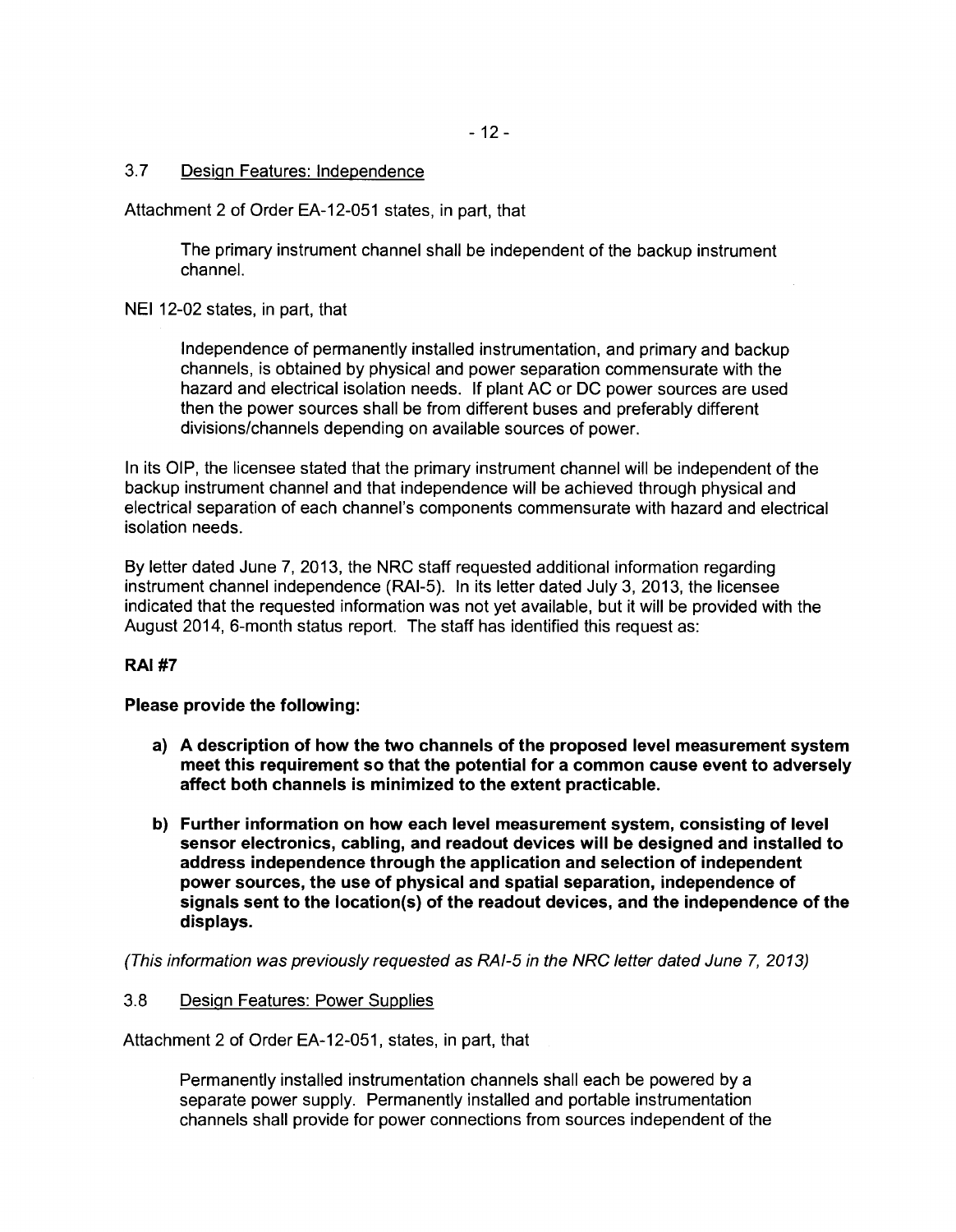plant ac and de power distribution systems, such as portable generators or replaceable batteries. Onsite generators used as an alternate power source and replaceable batteries used for instrument channel power shall have sufficient capacity to maintain the level indication function until offsite resource availability is reasonably assured.

#### NEI 12-02 states, in part, that

The normal electrical power supply for each channel shall be provided by different sources such that the loss of one of the channels primary power supply will not result in a loss of power supply function to both channels of SFP level instrumentation.

All channels of SFP level instrumentation shall provide the capability of connecting the channel to a source of power (e.g., portable generators or replaceable batteries) independent of the normal plant AC and DC power systems. For fixed channels this alternate capability shall include the ability to isolate the installed channel from its normal power supply or supplies. The portable power sources for the portable and installed channels shall be stored at separate locations, consistent with the reasonable protection requirements associated with NEI 12-06 (Order EA-12-049). The portable generator or replaceable batteries should be accessible and have sufficient capacity to support reliable instrument channel operation until off-site resources can be deployed by the mitigating strategies resulting from Order EA-12-049.

If adequate power supply for either an installed or portable level instrument credits intermittent operation, then the provisions shall be made for quickly and reliably taking the channel out of service and restoring it to service. For example, a switch on the power supply to the channel is adequate provided the power can be periodically interrupted without significantly affecting the accuracy and reliability of the instrument reading. Continuous indication of SFP level is acceptable only if the power for such indication is demonstrably adequate for the time duration specified in section 3.1[.]

#### In its OIP, the licensee stated, in part, that

Each channel will be normally powered from a different 120Vac [120-voltsalternating current] bus. Upon loss of normal ac power, individual channel installed batteries will automatically maintain continuous channel operation. The batteries will be replaceable and be sized to maintain channel operation until offsite resources can be deployed by the mitigating strategies resulting from Order EA-12-049. Additionally, each channel will have provisions for connection to another suitable power source.

By letter dated June 7, 2013, as supplemented by email dated June 25, 2013, the NRC staff requested additional information regarding instrument channel power supplies (RAI-6). In its letter dated July 3, 2013, the licensee indicated that the requested information was not yet available, but it will be provided with the August 2014, 6-month status report. However, based on feedback from licensees, the staff revised this RAI as follows: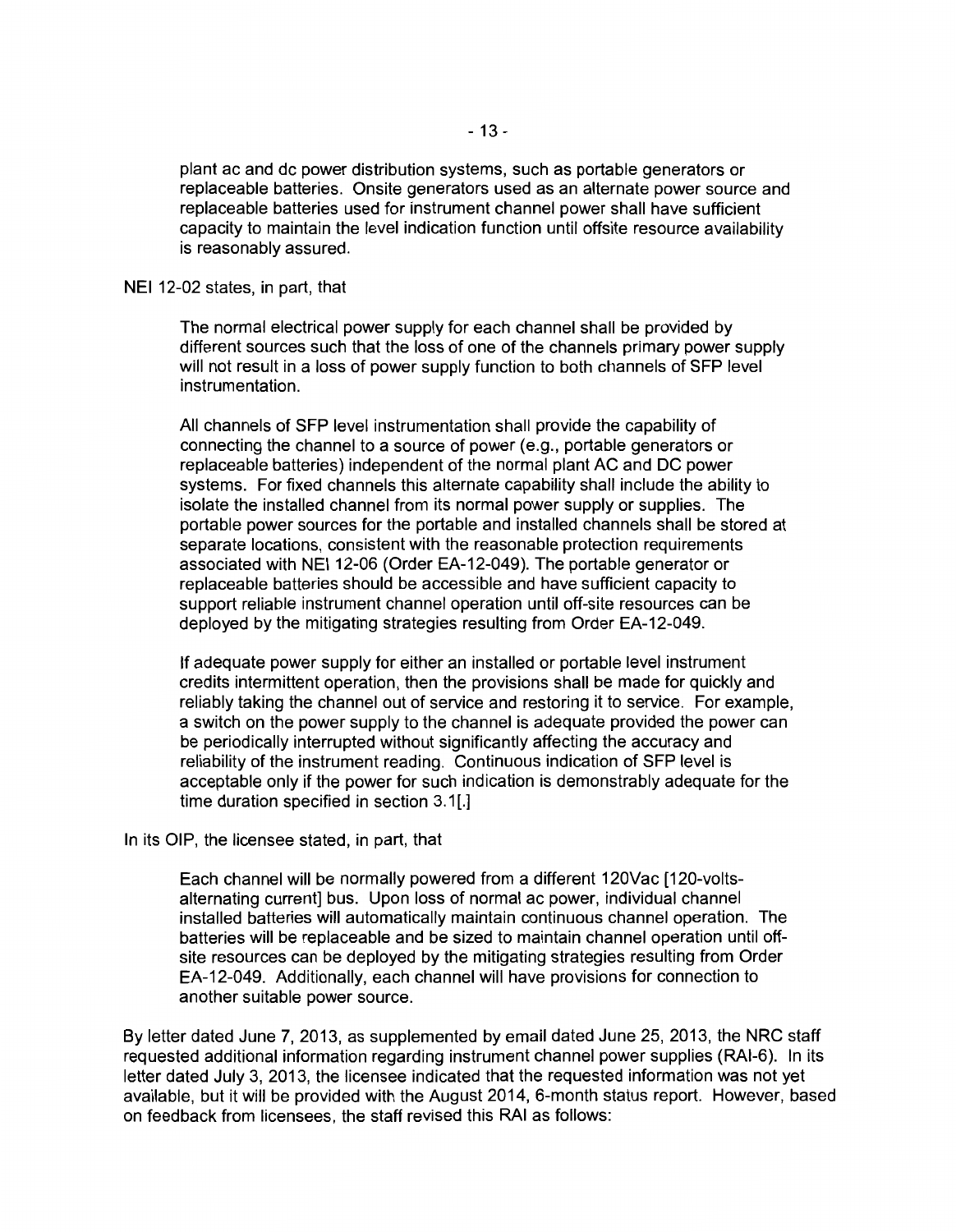RAI#8

Please provide the following:

- a} A description of the electrical ac power sources and capabilities for the primary and backup channels.
- b) Please provide the results of the calculation depicting the battery backup duty cycle requirements demonstrating that its capacity is sufficient to maintain the level indication function until offsite resource availability is reasonably assured.
- 3.9 Design Features: Accuracy

Attachment 2 of Order EA 12 051 states, in part, that

The instrument channels shall maintain their designed accuracy following a power interruption or change in power source without recalibration.

NEI 12-02 states, in part, that

Accuracy should consider operations while under SFP conditions, e.g., saturated water, steam environment, or concentrated borated water. Additionally, instrument accuracy should be sufficient to allow trained personnel to determine when the actual level exceeds the specified lower level of each indicating range (levels 1, 2 and 3) without conflicting or ambiguous indication.

By letter dated June 7, 2013, the NRC staff requested additional information regarding instrument channel accuracy (RAI-7). In its letter dated July 3, 2013, the licensee indicated that the requested information was not yet available, but it will be provided with the August 2014, 6-month status report. The staff has identified this request as:

### RAI#9

### Please provide the following:

- a} An estimate of the expected instrument channel accuracy performance under both (a} normal SFP water level conditions (approximately Level 1 or higher} and (b) at the BOB conditions (i.e., radiation, temperature, humidity, post-seismic and postshock conditions} that would be present if the SFP water level were at the Level 2 and Level 3 datum points.
- b) A description of the methodology that will be used for determining the maximum allowed deviation from the instrument channel design accuracy that will be employed under normal operating conditions as an acceptance criterion for a calibration procedure to flag to operators and to technicians that the channel requires adjustment to within the normal condition design accuracy.

(This information was previously requested as RAI-7 in the NRC letter dated June 7, 2013)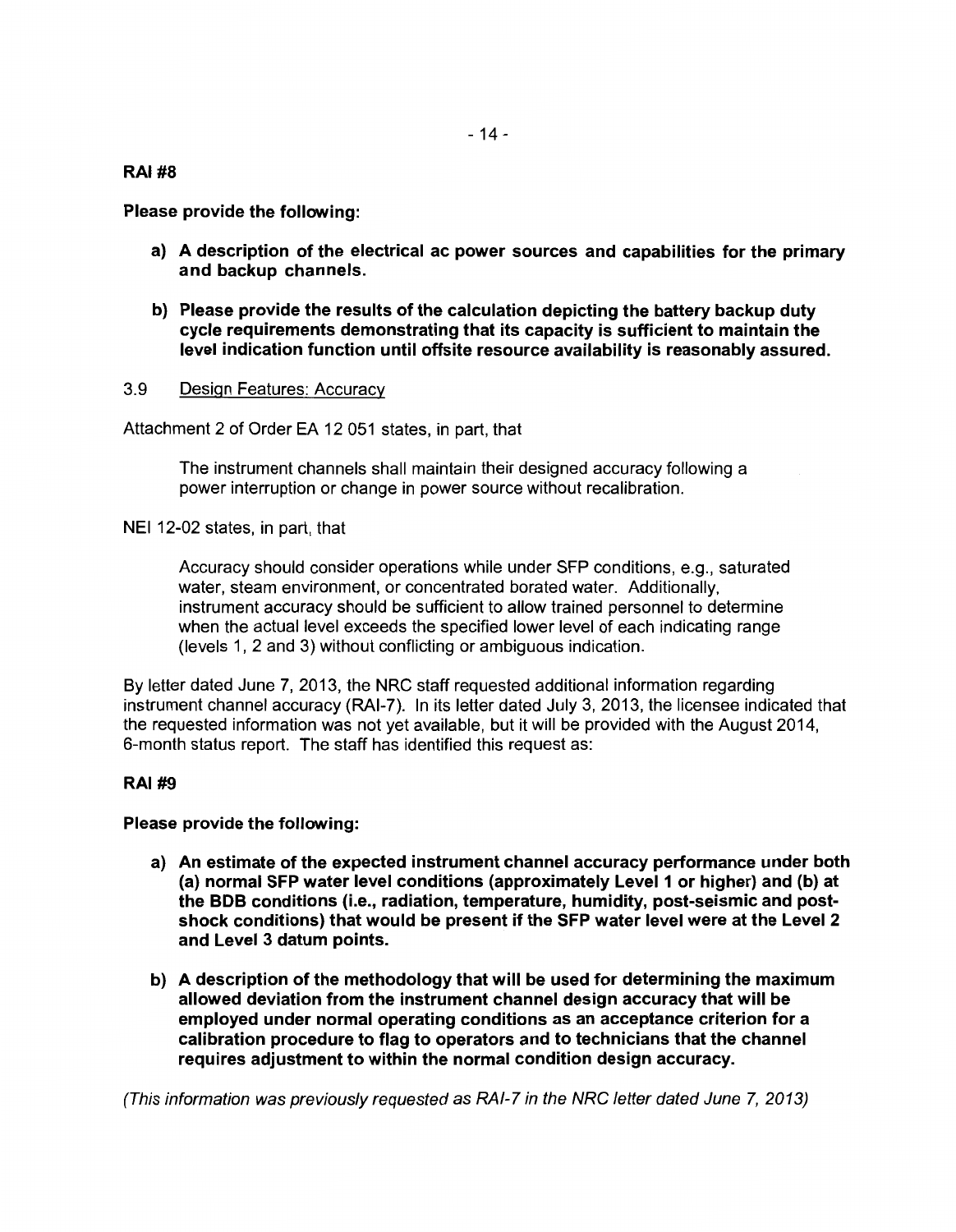- 15-

## 3.10 Design Features: Testing

Attachment 2 of Order EA-12-051 states, in part, that

The instrument channel design shall provide for routine testing and calibration.

NEI 12-02 states, in part, that

Static or non-active installed (fixed) sensors can be used and should be designed such that testing and/or calibration can be performed in-situ. For microprocessor based channels the instrument channel design shall be capable of testing while mounted in the pool.

In its OIP, the licensee stated that the instrument channel design will provide for routine testing and calibration consistent with the quidelines of NRC JLD-ISG-2012-03 and NEI 12-02.

By letter dated June 7, 2013, the NRC staff requested additional information regarding instrument channel testing (RAI-8). In its letter dated July 3, 2013, the licensee indicated that the requested information was not yet available, but it will be provided with the February 2015, 6-month status report. The staff has identified this request as:

# RAI #10

Please provide the following:

- a) A description of the capability and provisions the proposed level sensing equipment will have to enable periodic testing and calibration, including how this capability enables the equipment to be tested in-situ.
- b) A description of how such testing and calibration will enable the conduct of regular channel checks of each independent channel against the other, and against any other permanently-installed SFP level instrumentation.
- c) A description of how functional checks will be performed, and the frequency at which they will be conducted. Describe how calibration tests will be performed, and the frequency at which they will be conducted. Provide a discussion as to how these surveillances will be incorporated into the plant surveillance program.
- d) A description of what preventive maintenance tasks are required to be performed during normal operation, and the planned maximum surveillance interval that is necessary to ensure that the channels are fully conditioned to accurately and reliably perform their functions when needed.

(This information was previously requested as RAI-8 in the NRC letter dated June 7, 2013)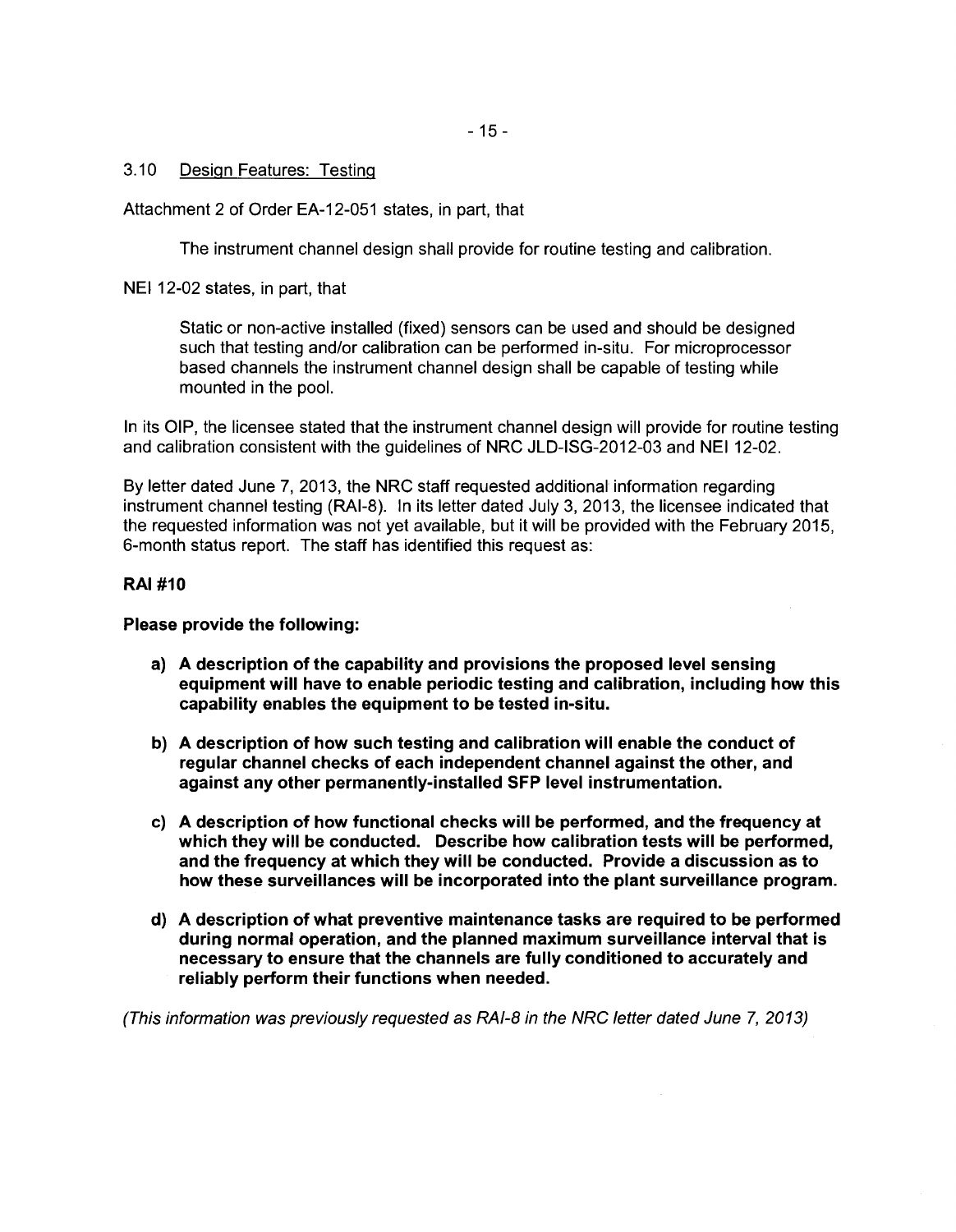## 3.11 Design Features: Display

Attachment 2 of Order EA-12-051 states, in part, that

Trained personnel shall be able to monitor the spent fuel pool water level from the control room, alternate shutdown panel, or other appropriate and accessible location. The display shall provide on-demand or continuous indication of spent fuel pool water level.

NEI 12-02 states, in part, that

The intent of this guidance is to ensure that information on SFP level is reasonably available to the plant staff and decision makers. Ideally there will be an indication from at least one channel of instrumentation in the control room. While it is generally recognized (as demonstrated by the events at Fukushima Daiichi) that SFP level will not change rapidly during a loss of spent fuel pool cooling scenario more rapid SFP drain down cannot be entirely discounted. Therefore, the fact that plant personnel are able to determine the SFP level will satisfy this requirement, provided the personnel are available and trained in the use of the SFP level instrumentation (see Section 4.1) and that they can accomplish the task when required without unreasonable delay.

SFP level indication from the installed channel shall be displayed in the control room, at the alternate shutdown panel, or another appropriate and accessible location (reference NEI 12-06). An appropriate and accessible location shall have the following characteristics:

- occupied or promptly accessible to the appropriate plant staff giving appropriate consideration to various drain down scenarios,
- outside of the area surrounding the SFP floor, e.g., an appropriate distance from the radiological sources resulting from an event impacting the SFP,
- inside a structure providing protection against adverse weather, and
- outside of any very high radiation areas or LOCKED HIGH RAD AREA during normal operation.

If multiple display locations beyond the required "appropriate and accessible location" are desired, then the instrument channel shall be designed with the capability to drive the multiple display locations without impacting the primary "appropriate and accessible" display.

In its OIP, the licensee stated that the primary and backup instrument displays will be located at the control room, alternate shutdown panel, or other appropriate and accessible location and that the specific location will be determined during detailed design.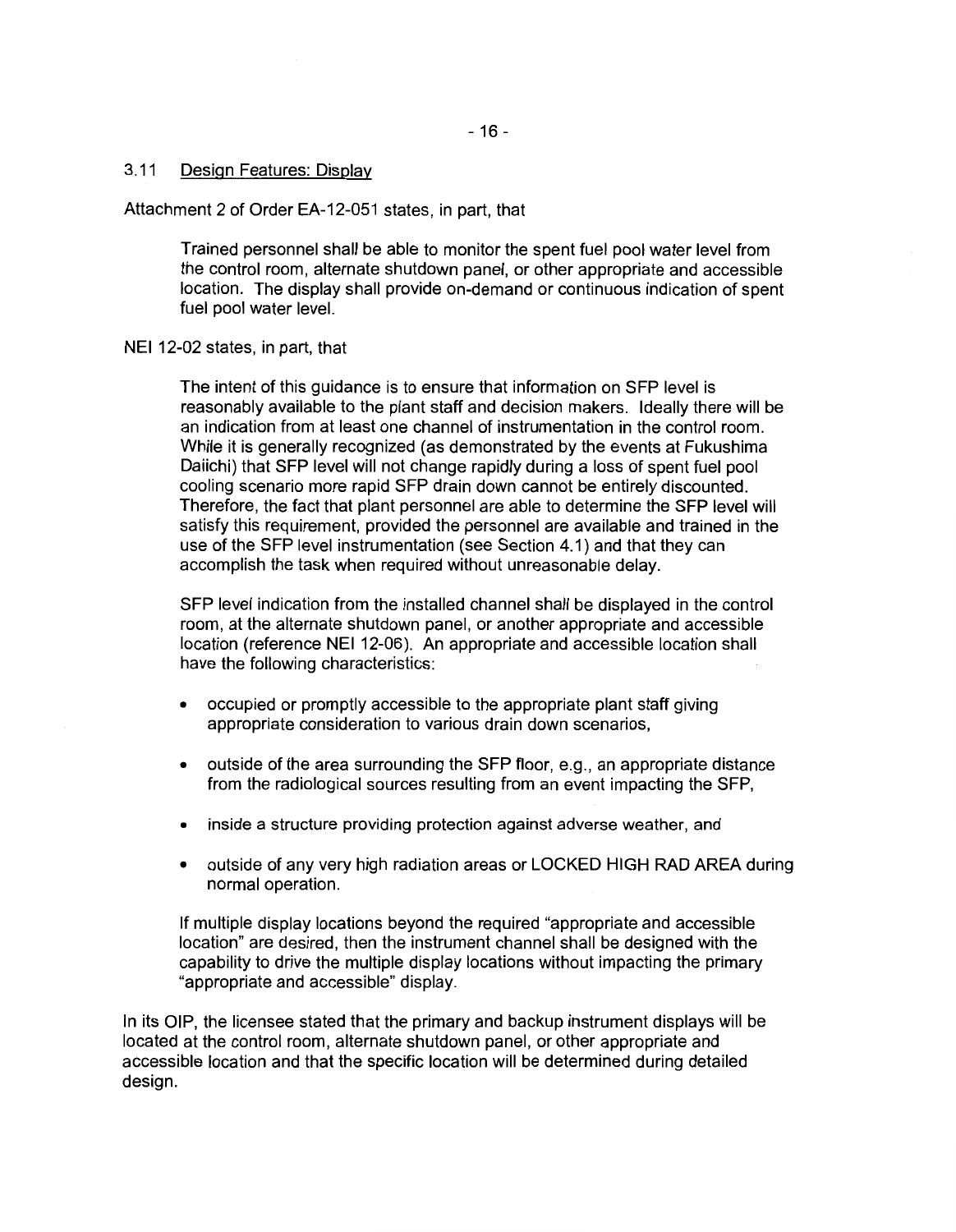By letter dated June 7, 2013, the NRC staff requested additional information regarding instrument channel displays (RAI-9). In its letter dated July 3, 2013, the licensee indicated that the requested information was not yet available, but it will be provided with the August 2014, 6-month status report. Based on feedback from licensees, the staff has revised this RAI as follows:

# RAI #11

Please provide the following:

- a) The specific location for the primary and backup instrument channel display.
- b) If a display will be located somewhere other than the control room or alternate shutdown panel, please describe the evaluation used to validate that the display location can be accessed without unreasonable delay following a BOB event. Include the time available for personnel to access the display as credited in the evaluation, as well as the actual time (e.g., based on walk-throughs) that it will take for personnel to access the display. Additionally, please include a description of the radiological and environmental conditions on the paths personnel might take. Describe whether the display location remains habitable for radiological, heat and humidity, and other environmental conditions following a BOB event. Describe whether personnel are continuously stationed at the display or monitor the display periodically.
- 3.12 Programmatic Controls: Training

Attachment 2 of Order EA-12-051 states, in part, that

Personnel shall be trained in the use and the provision of alternate power to the primary and backup instrument channels.

NEI 12-02 states, in part, that

The personnel performing functions associated with these SFP level instrumentation channels shall be trained to perform the job specific functions necessary for their assigned tasks (maintenance, calibration, surveillance, etc.). SFP instrumentation should be installed via the normal modification processes. In some cases, utilities may choose to utilize portable instrumentation as a portion of their SFP instrumentation response. In either case utilities should use the Systematic Approach to Training (SAT) to identify the population to be trained. The SAT process should also determine both the initial and continuing elements of the required training.

In its OIP, the licensee stated, in part, that

Personnel performing functions associated with these SFP level instrumentation channels will be trained to perform the job specific functions necessary for their assigned tasks (maintenance, calibration, surveillance, etc.). This training will be consistent with equipment vendor guidelines, instructions and recommendations.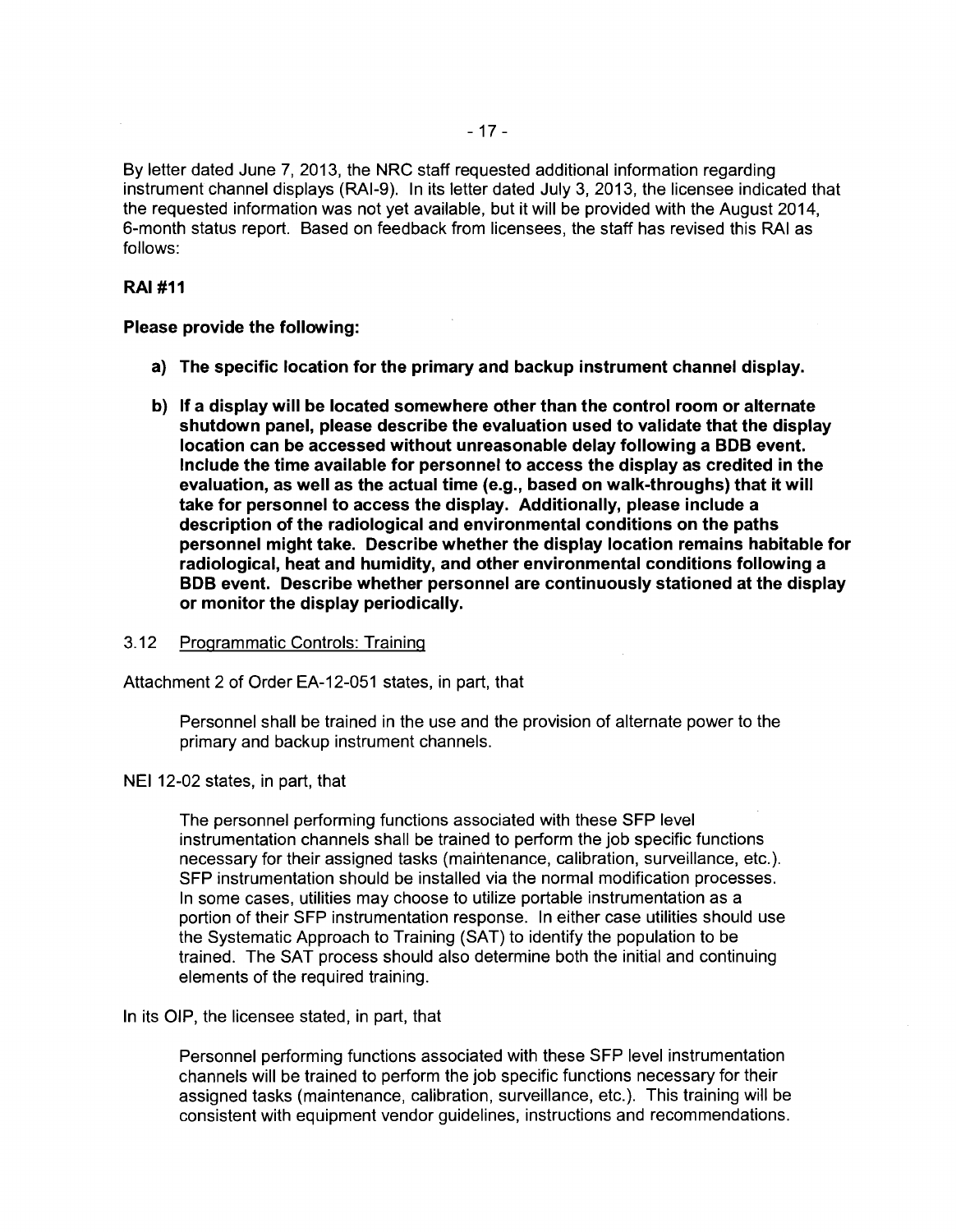The Systematic Approach to Training (SAT) will be used to identify the population to be trained and to determine the initial and continuing elements of the required training. Training will be completed prior to placing the instrumentation in service.

The licensee's proposed plan with respect to the training personnel in the use and the provision of alternate power to the primary and backup instrument channels, including the approach to identifying the population to be trained, appears to be consistent with NEI 12-02, as endorsed by the ISG.

### 3.13 Programmatic Controls: Procedures

Attachment 2 of Order EA-12-051 states, in part, that

Procedures shall be established and maintained for the testing, calibration, and use of the primary and backup spent fuel pool instrument channels.

NEI 12-02 states, in part, that

Procedures will be developed using guidelines and vendor instructions to address the maintenance, operation and abnormal response issues associated with the new SFP instrumentation.

In its OIP, the licensee stated that procedures will be developed using guidelines and vendor instructions to address the maintenance, operation and abnormal response issues associated with the primary and backup channels of SFP instrumentation.

By letter dated June 7, 2013, the NRC staff requested additional information regarding procedures for the instrumentation (RAI-10). In its letter dated July 3, 2013, the licensee indicated that the requested information was not yet available, but it will be provided with the February 2015, 6-month status report. Based on feedback from licensees, the staff has revised this RAI as follows:

# **RAI #12**

**Please provide a list of the procedures addressing operation (both normal and abnormal response}, calibration, test, maintenance, and inspection procedures that will be developed for use of the spent SFP instrumentation. The licensee is requested to include a brief description of the specific technical objectives to be achieved within each procedure.** 

#### 3.14 Programmatic Controls: Testing and Calibration

Attachment 2 of Order EA-12-051 states, in part, that

Processes shall be established and maintained for scheduling and implementing necessary testing and calibration of the primary and backup spent fuel pool level instrument channels to maintain the instrument channels at the design accuracy.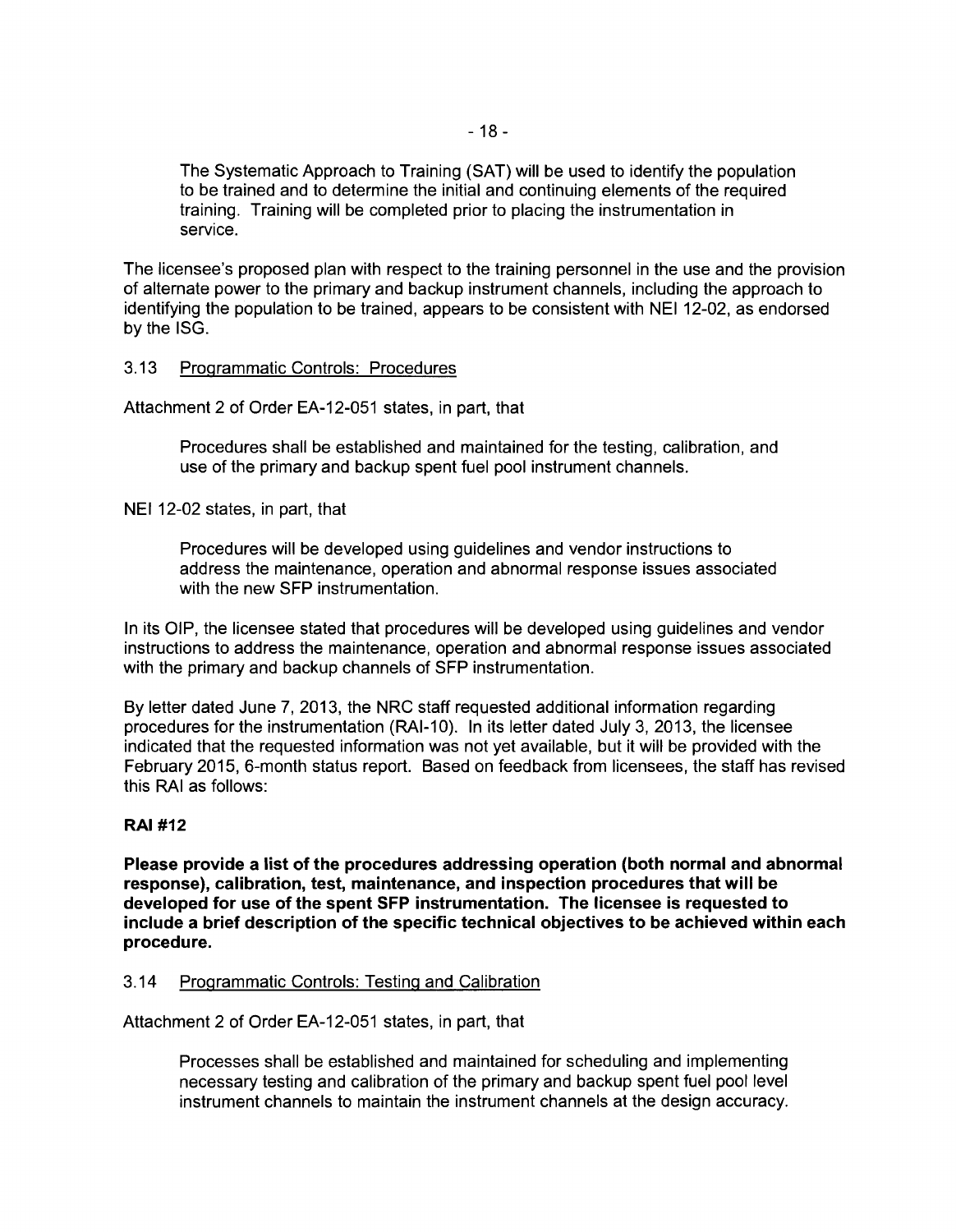NEI 12-02 states, in part, that

Processes shall be established and maintained for scheduling and implementing necessary testing and calibration of the primary and backup SFP level instrument channels to maintain the instrument channels at the design accuracy. The testing and calibration of the instrumentation shall be consistent with vendor recommendations or other documented basis.

In its OIP, the licensee stated, in part, that

The testing and calibration of the instrumentation will be consistent with vendor recommendations or other documented basis. Calibration will be specific to the mounted instruments and the displays as determined during the modification review process.

By letter dated June 7, 2013, the NRC staff requested additional information regarding instrument channel testing and calibration (RAI-11 ). In its letter dated July 3, 2013, the licensee indicated that the requested information was not yet available, but it will be provided with the February 2015, 6-month status report. The staff has identified this request as:

#### RAI #13

#### Please provide the following:

- a) Further information describing the maintenance and testing program the licensee will establish and implement to ensure that regular testing and calibration is performed and verified by inspection and audit to demonstrate conformance with design and system readiness requirements. Include a description of your plans for ensuring that necessary channel checks, functional tests, periodic calibration, and maintenance will be conducted for the level measurement system and its supporting equipment.
- b) A description of how the guidance in NEI 12-02 Section 4.3 regarding compensatory actions for one or both non-functioning channels will be addressed.
- c) A description of what compensatory actions are planned in the event that the nonfunctioning instrument channel cannot be restored to functional status within 90 days.

(This information was previously requested as RA/-11 in the NRC Jetter dated June 7, 2013)

#### 3.15 Instrument Reliability

NEI 12-02 states, in part, that

A spent fuel pool level instrument channel is considered reliable when the instrument channel satisfies the design elements listed in Section 3 [Instrument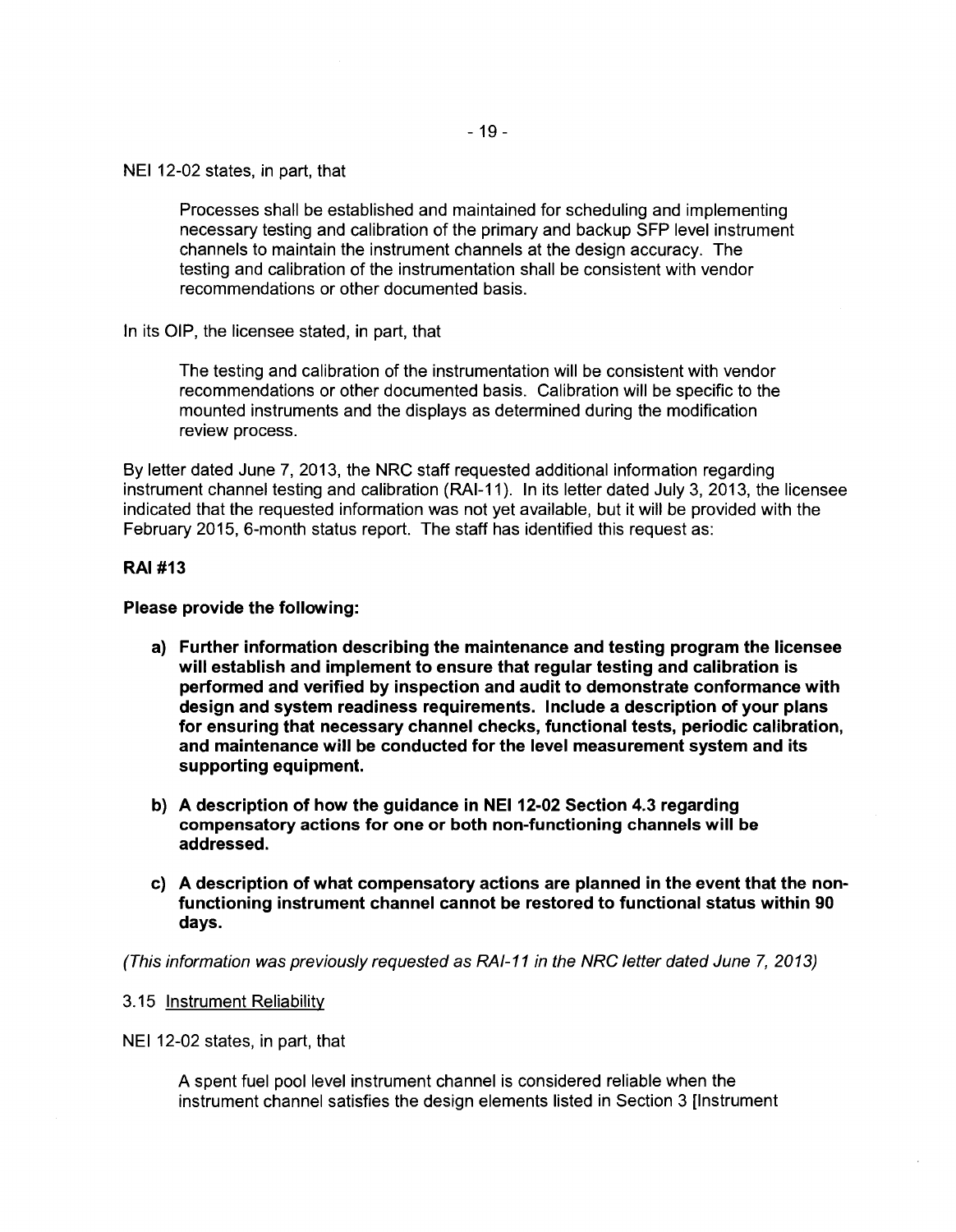Design Features] of this guidance and the plant operator has fully implemented the programmatic features listed in Section 4 [Program Features].

In its OIP, the licensee stated that reliability of the instrument channels will be assured by conformance with the guidelines of NRC JLD-ISG-2012-03 and NEI 12-02.

Upon acceptable resolution of the RAis noted above, the NRC staff will be able to make a conclusion regarding the reliability of the SFP instrumentation.

### **4.0 CONCLUSION**

The NRC staff is unable to complete its evaluation regarding the acceptability of the licensee's plans for implementing the requirements of Order EA-12-051 due to the need for additional information as described above. The staff will issue an evaluation with its conclusion after the licensee has provided the requested information.